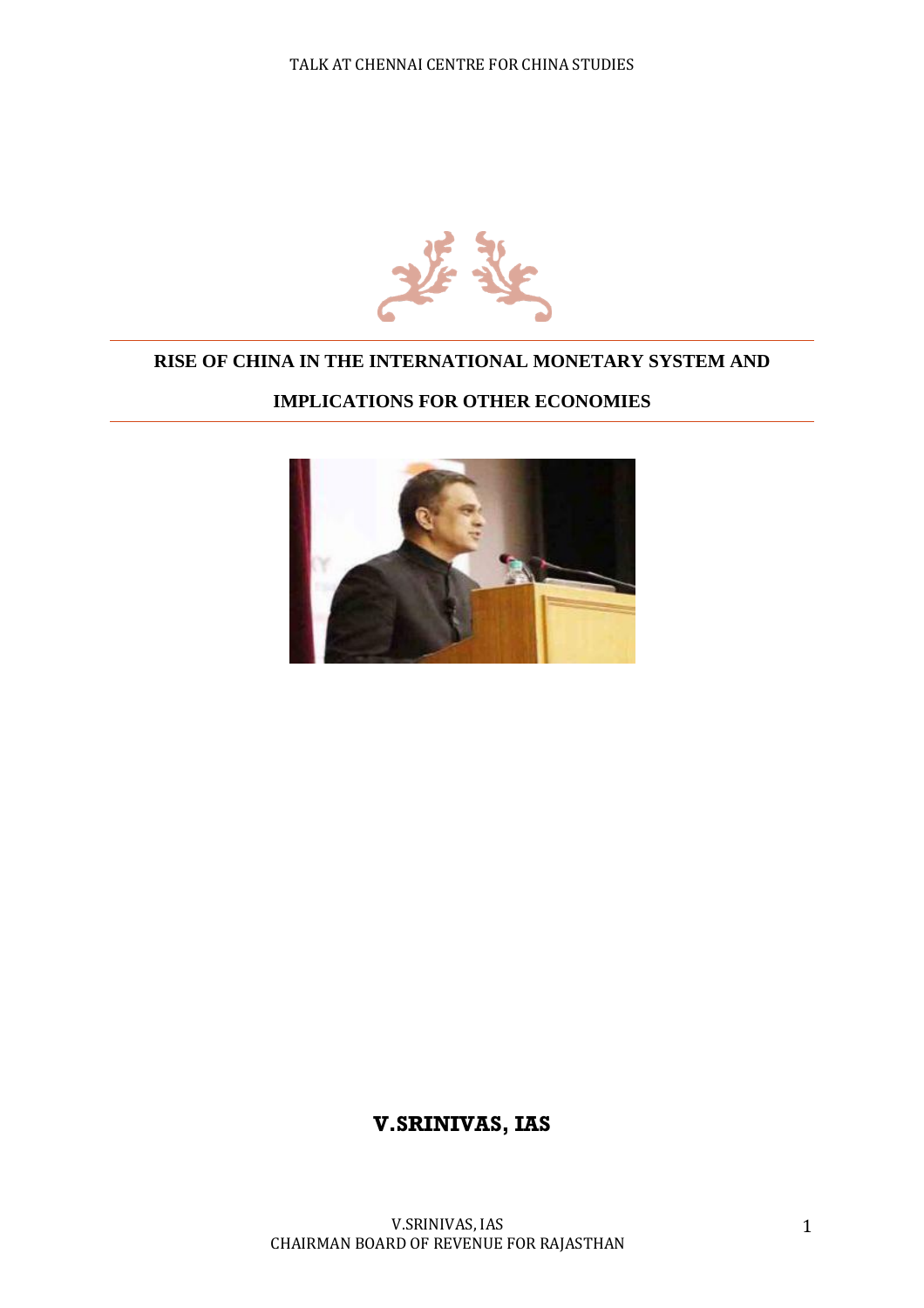# **RISE OF CHINA IN THE INTERNATIONAL MONETARY SYSTEM AND IMPLICATIONS FOR OTHER ECONOMIES**

# **Respected Shri B.S.Raghavan, Prof V.Suryanarayan, Commodore Vasan, Ambassador C.V.Ranganathan, Shri Sivaraman, Ambassador Ganapathy**

### **Respected Shri K.Subramanian, Chairman of the session,**

I feel deeply privileged to speak at the Chennai Centre for China Studies today on a subject of considerable contemporary relevance – "The Rise of China in the International Monetary System and Implications for India and Other Economies". I had read about the seminal work being done in the Chennai Centre for China Studies and contacted Commodore Vasan on email if I could contribute to the Centre's efforts by presenting my research work at the C3S. Commodore Vasan readily agreed to give me this opportunity for which I am grateful. Today, I see in the audience, retired and serving senior officials whom I had greatly respected in my years in civil service, men and women who have contributed immensely to the cause of National building and institution building over decades, and I am deeply humbled to speak in your presence.

Mr. Chairman, as an avid reader of the Hindu, I have read your Literary Review column regularly and the critical analysis and pro-poor ideas that you espouse. Thank you for chairing today's session.

My interest in China's economy developed from my first visit to Beijing, Shanghai, Xian, Shanxi, Hong Kong, Dalian and Macau in 2001 with the Indian delegation led by the External Affairs Minister for talks with his Chinese counterparts. Thereafter, I had opportunity to visit China heading Government of India delegations from Ministry of Textiles for cotton and cotton yarn exports related issues. In my years at the International Monetary Fund, I interacted closely with the Chinese Executive Director office in Washington DC and watched their economic progression.

I will divide my paper into the following: the the Dai Xianglong years from 1995-2002; the Zhou Xiaochuan years from 2000-2017; China's economic reforms; China's response to the Global Financial crisis 2008-2010; Renminbi Internationalization; China's influence at the IMF and International Institutions and lastly Financial Geopolitics – the implications for India and other economies.

#### **Introduction**

The rise of China as an economic super power, the second largest economy in the world, the largest in purchasing power parity, contributing to  $1/3<sup>rd</sup>$  of global growth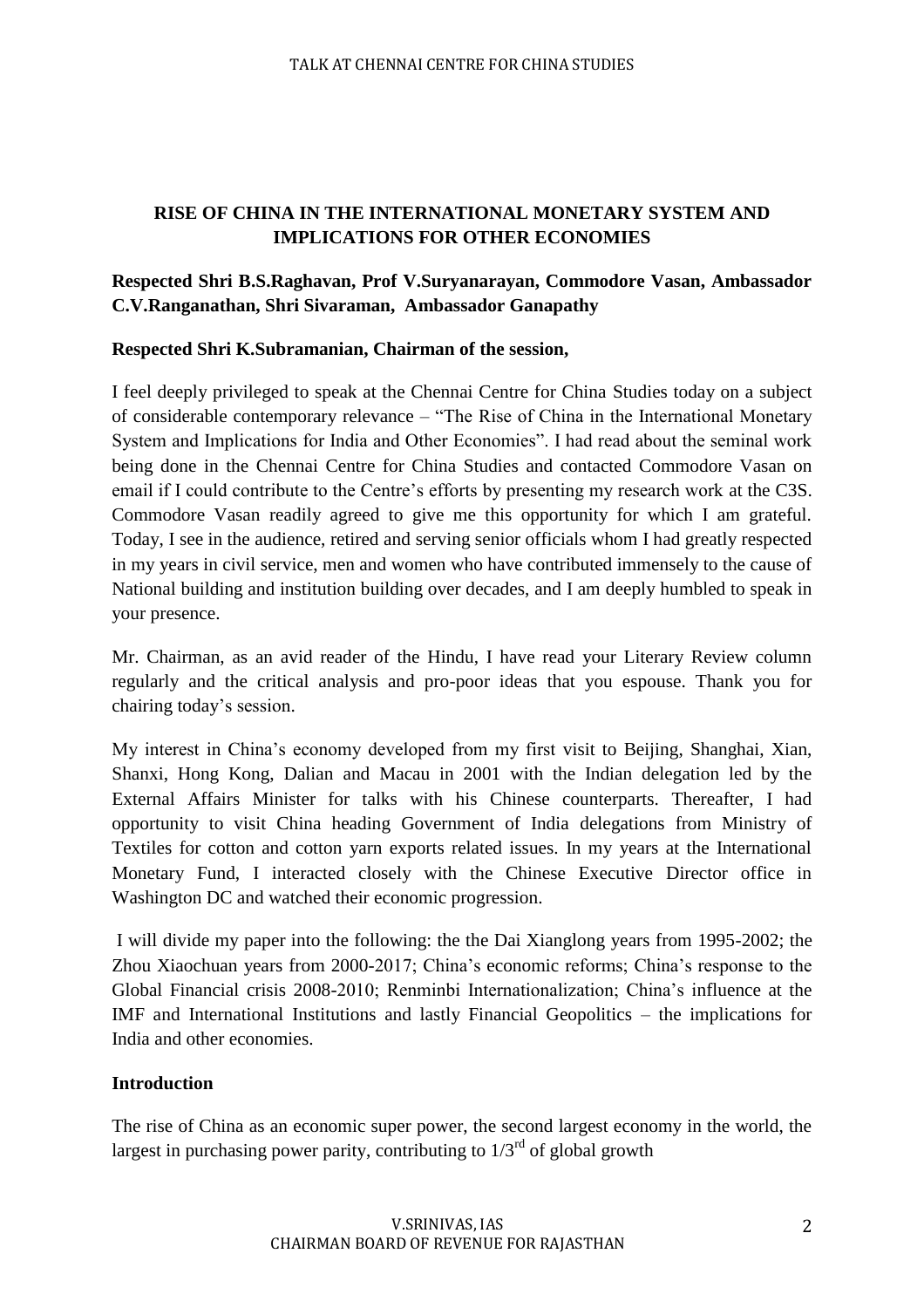and 15 percent of global exports represents the greatest economic transformation the world has seen in the last 30 years. Successive waves of reform have reduced poverty and catapulted China to middle income country status, accompanied by an infrastructure boom with an array of roads, airports, high-speed rail systems, high-rise buildings and other infrastructure. Over 600 million people were lifted out of poverty, life expectancy and literacy have increased significantly. The growth model was based on high investment, relatively inexpensive labor, productivity enhancing foreign direct investment and strong global demand.

|                          | 1991   | 1992   | 1993   | 1994   | 1995   | 1996   | 1997   |
|--------------------------|--------|--------|--------|--------|--------|--------|--------|
| <b>GDP</b>               | 9.2    | 14.2   | 13.5   | 12.6   | 10.5   | 9.6    | 8.8    |
| Fixed<br>Investment      | 13.2   | 26.2   | 36.7   | 14.4   | 11.5   | 11.8   | 9.3    |
| Fiscal<br><b>Balance</b> | $-2.2$ | $-2.3$ | $-2.0$ | $-2.7$ | $-2.1$ | $-1.6$ | $-1.8$ |
| Consumer<br>Prices       | 3.4    | 6.4    | 14.7   | 24.1   | 17.1   | 8.3    | 2.8    |
| Domestic<br>Credit       | 20.2   | 22.8   | 38.9   | 26.1   | 22.5   | 21.5   | 16.3   |

| Table 1: China – The 1991-97 Economic Cycle (in percent change) |  |  |  |  |  |
|-----------------------------------------------------------------|--|--|--|--|--|
|-----------------------------------------------------------------|--|--|--|--|--|

Source: People's Republic of China: 2004 Article IV Consultation – staff report; staff statements and Public Information Notice on Executive Board Discussions [\(www.imf.org](http://www.imf.org/) )

Since the initiation of economic reforms, China's economic growth has been marked by periods of cyclical surges in economic activity and inflation followed by periods of retrenchment, with 2 cycles in 1980s ending in hard landings. **Particularly notable is the 1986-90 cycle, which began with the relaxation of monetary and fiscal policies**. Inflation rose to 19 percent in 1988, and efforts to curb inflation meant growth slowed sharply. **The 1991-97 cycle was initiated by a rise in central and local government spending and easing of bank credit**. By 1992, an investment boom was witnessed with GDP growth exceeding 14 percent. Liberalization of food prices and public sector wages led to massive inflation. **Inflation peaked at 24 percent in 1994**.

China adopted policy measures to cool the economy. These steps included an increase in interest rates, tightening central bank credit to banks and limiting investment approvals. China eventually achieved a soft landing of the economy with inflation in single digits by 1996 and reduced food prices. The credit boom of 1991-97 cycle led to weaknesses in financial sector, rise in non-performing loans in the banking system as banks had funded State Owned Enterprises with little regard for credit risk.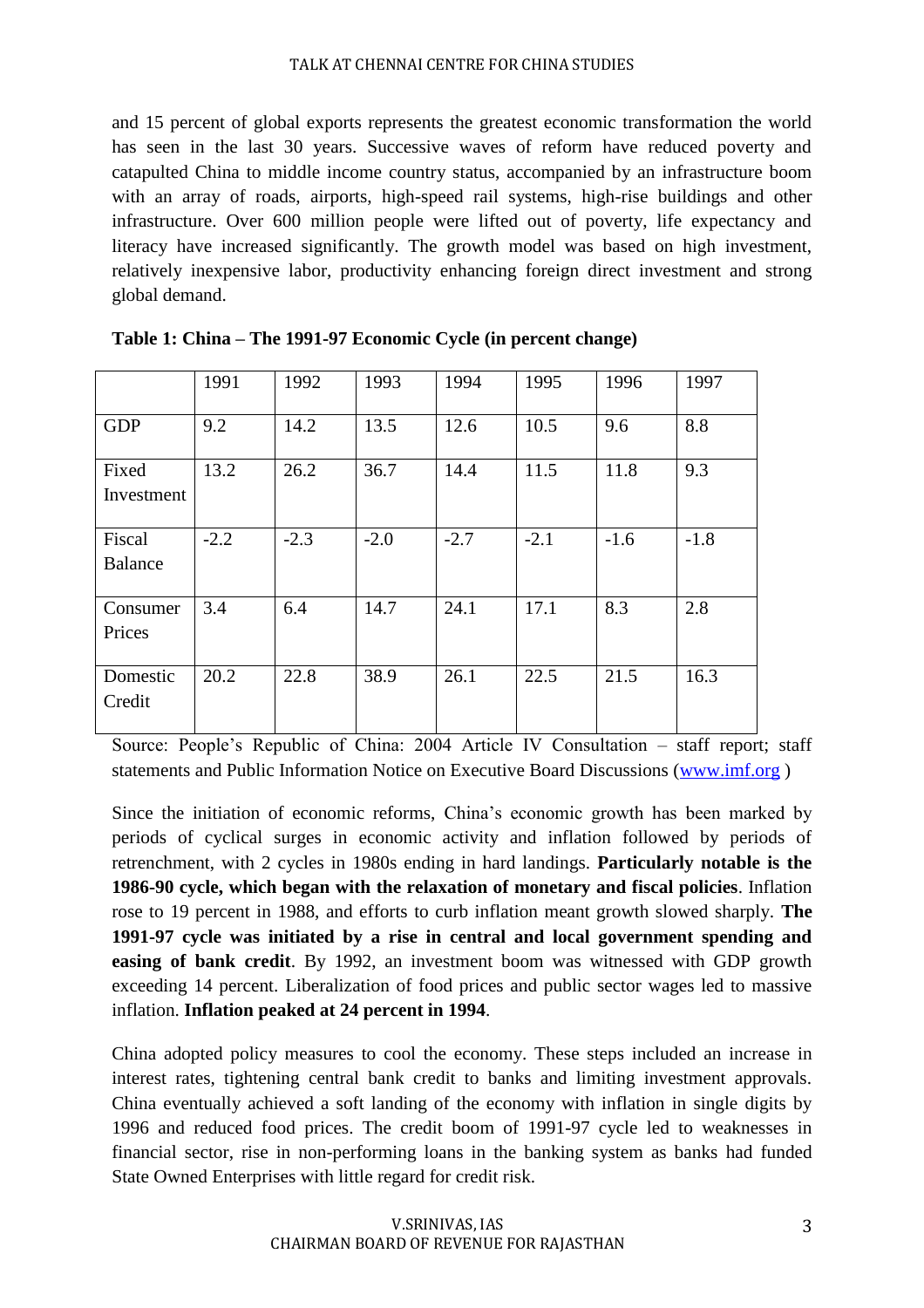## **The Asian Financial Crisis**

 $\overline{\phantom{a}}$ 

The East Asian financial crisis left China largely unaffected. The Chinese economy fared well. GDP growth was marginally lower than the previous years of 9 percent, inflation was at a 5-year low, exports grew at 20 percent contributing to a US \$ 40 billion trade surplus, foreign direct investment was US \$ 45 billion and foreign exchange reserves reached US \$ 139 billion by the end of the year.

Yet in the region there was gloom. Severe economic recession was witnessed in the crisis hit countries of East Asia further aggravated by the Russian crisis and the financial strain in Latin America. As global recession threatened, China called concerted global action for strengthening the architecture of the international financial system. China recommended that the IMF should establish a mechanism for monitoring short-term capital flows and movements of speculative capital. They also supported strengthening of the Fund's early warning system based on enhanced information disclosure and transparency.

Dai Xianglong said that the Chinese Government had taken a highly responsible stance during the Asian Crisis and turbulence in the international financial markets. Further he said that great efforts were made to preserve the financial stability in the Hong Kong SAR. He said:

"First China sustained its rapid economic growth. Against the backdrop of a substantial slowdown in exports of Asian Countries, we have adopted a vigorous fiscal policy and increased money supply appropriately to expand infrastructure investment. Secondly China has maintained the stability of the RMB exchange rate. Thirdly China has taken measures to expedite structural reforms and to prevent and reduce financial risks."

Despite the optimism of Dai Xianglong, there were several critiques. Nicolas R. Lardy<sup>1</sup> said that China's financial and banking system suffers from inadequate central bank independence and lax regulation of commercial banks. Three of the four largest banks did not event report their consolidated balance sheets. Non-performing loans are classified by lenient standards than international norms and there existed losses due to fraud, corruption and other lending irregularities.

Despite these vulnerabilities it was felt that China was not affected by the Asian financial crisis as the currency was not convertible for capital account transactions. China's capital flows were largely for direct investment with a long term horizon. There was hardly any exposure of foreign capital flows to bank deposits, bonds, stocks or any other financial assets which could be sold in the market instantly.

The 1998 Asian crisis focused on the need for fundamental structural reform in China – money losing State owned enterprises and weak banks. Efforts in this direction included reorganization of regional branches of the People's Bank to reduce political interference and

<sup>1</sup> Nicholas R. Lardy., "China and the Asian Financial Contagion" Foreign Affairs July/ August 1998 pg 78-88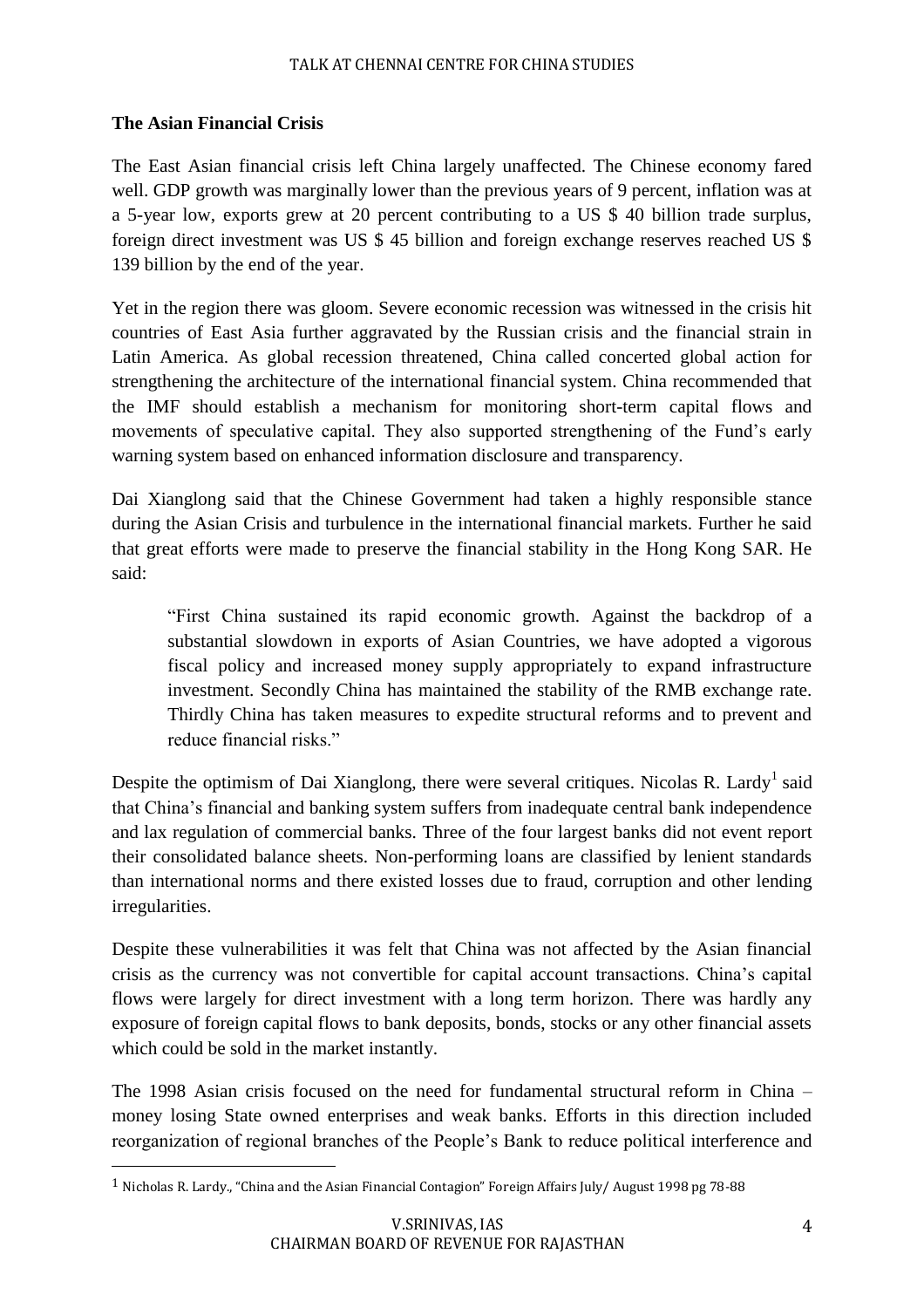injection of 270 billion RMB into the four largest state owned banks. The classification of non-performing loans was aligned more closely with international standards, and the central bank tightened supervision and regulation of banks and financial institutions.

## **The Dai Xianglong Years**

Dai Xianglong served as the 10<sup>th</sup> Governor of the People's Bank of China from 1995 to 2002. It was in his tenure that the reorganization of the People's Bank of China (PBC) was undertaken. The PBC removed all its provincial and municipal branches which were headed by local politicians and established regional branches to strengthen independence of the Central Bank. Reform of Commercial Banks was pursued with the establishment of 4 asset management companies to purchase the non-performing assets of wholly state-owned commercial banks thereby reducing the commercial banks' non-performing loans. The PBC established a supervisory council in each commercial bank, adopted international loan classification and accounting standards and recapitalized the banks.

Dai Xianglong focused on stabilizing the balance of payments and the RMB exchange rate. To boost domestic demand, the PBC undertook 9 interest rate cuts in Dai's tenure earning him the moniker "the governor who cuts interest rates." Strong growth and strong export performance were witnessed all through his tenure – above 7 percent growth and 20 percent growth in export performance.

Dai Xianglong's<sup>2</sup> views on the role of the international reserve currency, fund surveillance and capital account liberalization represented a roadmap for future Chinese policy makers. He said that

"The current financial system cannot solve the balance of payments imbalance, which has repeatedly been the cause of the international financial crises. To solve the problem of an international reserve currency, the international community should consider the additional allocation of SDR's and create conditions to increase their use, and strengthen the Fund's function of providing liquidity to its members."

China also considered that regional financial cooperation to be a helpful complement to the existing international financial system. Economic integration in the Asian region was represented by the Chiang Mai initiative. China became an active participant in financial cooperation based on currency swap arrangements introduced among ASEAN countries and China, Japan and Korea. In 2002, as a net debtor and low income country China made contributions to reducing debt burdens of HIPCs and the poorest Nations.

## **The Zhou Xiaochuan Years**

 $\overline{\phantom{a}}$ 

Zhou Xiaochuan served as the  $11<sup>th</sup>$  Governor of the People's Bank of China from 2003 to 2018. He was consistently ranked as the most influential policy makers of his generation and

<sup>2</sup> Dai Xianglong., Statement at the Fifty-Third Meeting of the Interim Committee of the Board of Governors of the International Monetary System, September 26, 1999 Washington DC [\(www.imf.org\)](http://www.imf.org)/)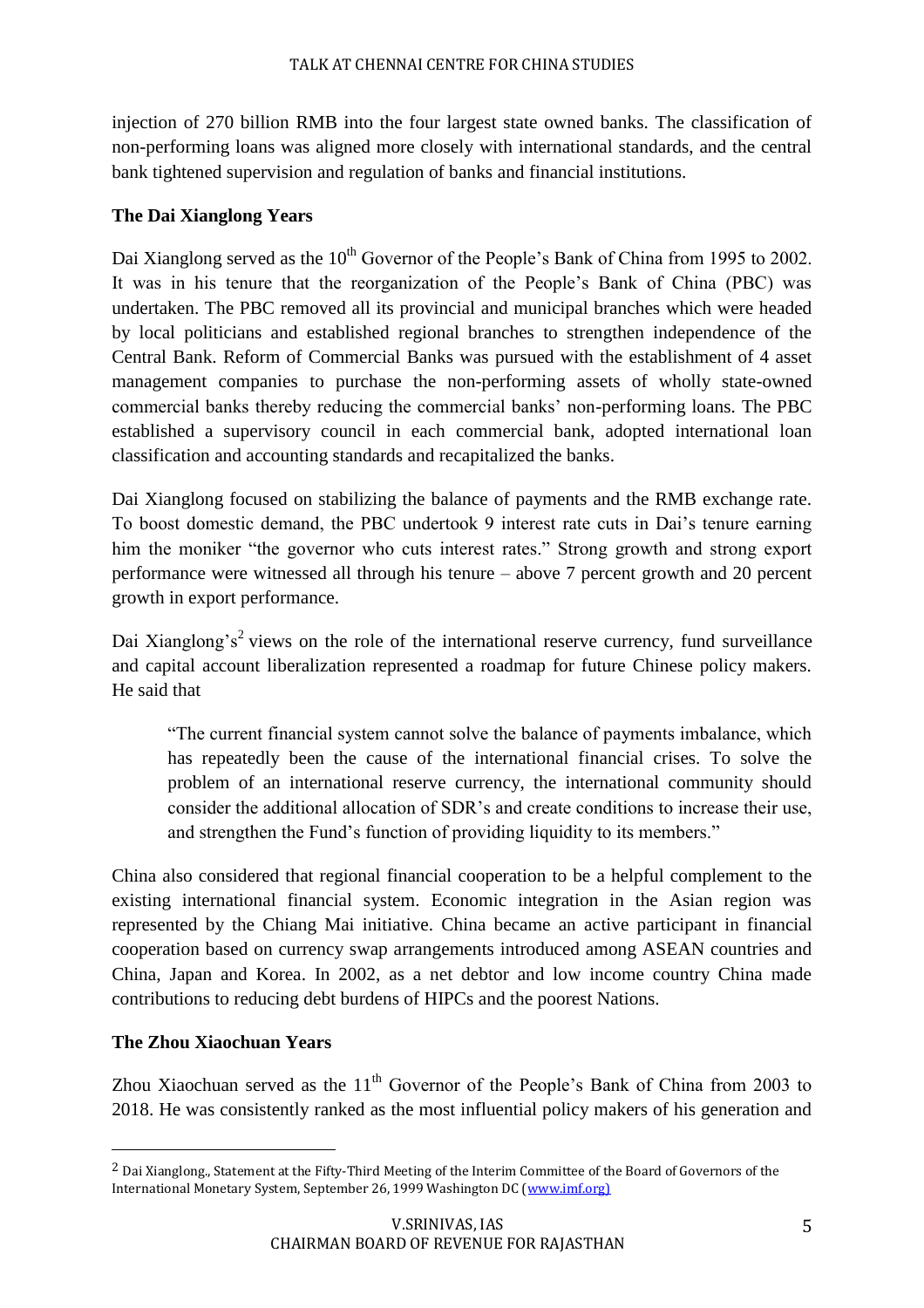oversaw China's transition as the second largest economy in the world. A man praised for his intellect and diplomacy, Governor Zhou is called "China's most able technocrat."

Zhao Xiaochuan's long tenure can be divided into 3 distinct phases

- (a) The 2002-2007 period wherein he strove for exchange rate flexibility, capital account liberalization and reform of the banking system at a time when China had favorable medium term prospects for maintaining strong growth and continuing its integration into the global economy.
- (b) The 2008-2010 in which period China had to formulate a response to the global financial crisis and put in place policies for rebalancing of growth towards private consumption. It was a period when China urged the IMF to consider the inclusion of the RMB in the SDR basket to improve the attractiveness and liquidity of the SDR as a reserve asset.
- (c) The 2010-2017 in which period China pursued policies of Renminbi Internationalization and financial sector reform. In 2010, the IMF rejected the RMB's attempt to enter the SDR basket. But China did not give up and intensified its push. Finally in November 2015, the IMF accepted the RMB into the SDR basket, assigning it 10.92 percent of the total weight, below the US Dollar, the Euro, but above the Yen and the Pound Sterling.

| <b>INDICATORS</b>                                  | 2000-2007 | 2008-2010 | 2011-2014 | 2015-2017 |
|----------------------------------------------------|-----------|-----------|-----------|-----------|
| Real GDP                                           | 10.5      | 9.8       | 8.1       | 6.8       |
| <b>Consumer Prices</b>                             | 1.7       | 2.8       | 3.2       | 1.8       |
| <b>Unemployment Rate</b>                           | 3.9       | 4.2       | 4.1       | 4.1       |
| <b>Current Account</b><br><b>Balance</b>           | 4.4       | 5.9       | 2.1       | 1.9       |
| <b>Gross Official Reserves</b><br>(billions US \$) | 1018      | 2445      | 3606      | 3146      |
| Nominal GDP<br>(billions RMB)                      | 16466     | 36018     | 56812     | 81344     |

| <b>China: Selected Economic Indicators 2000-2015</b> |  |  |  |
|------------------------------------------------------|--|--|--|
|------------------------------------------------------|--|--|--|

Sources: 2017 Article IV Consultation for the People's Republic of China (page 43) and Modernizing China: Investing in Soft Infrastructure edited by Lam and Schipke, 2017 (page 27)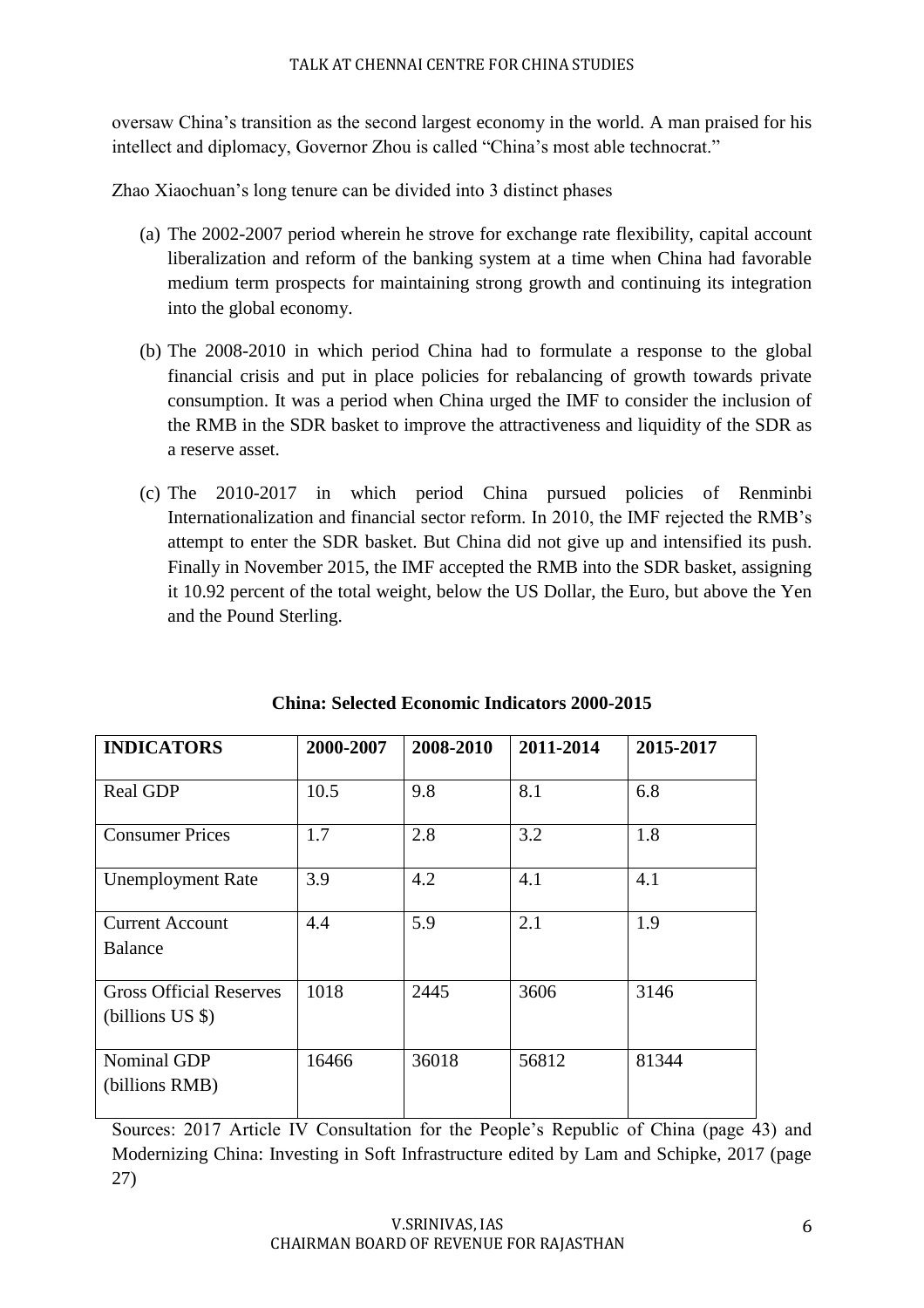### **Exchange Rate Flexibility and Capital Account Liberalization**

On January 1, 1994 China introduced a market based, unified and managed floating exchange rate system. Under the new system, certain banks were authorized to sell and purchase foreign exchange. On December 1, 1996 the renminbi became convertible for current account transactions. In the inter-bank-market the PBC limited the daily movement against major currencies, +/- 0.3 percent around a daily announced reference rate. For capital transactions, exchange controls were applicable. China imposed restrictions on domestic investments by qualified foreign institutional investors, restrictions on foreign borrowing plans of government departments, controls on FDI and investments on derivative transactions for purposes of speculation.

Post the Asian Financial Crisis, China<sup>3</sup> adopted an exchange rate policy that fostered economic and financial stability while maintaining healthy, rapid economic growth. It was felt that exchange rate reforms and institutional reforms were integral parts of the overall reform endeavor and it was important to identify proper sequencing to carry out both these reforms. Full renminbi convertibility was a stated goal, and it was to be achieved through a gradual and deliberate approach. The reform of the exchange rate was to be carried out in tandem with a gradual approach to capital account liberalization given the weaknesses in the financial system.

On June 21, 2005 China instituted a reform of the renminbi exchange-rate regime by moving to a managed floating exchange rate regime based on market supply and demand and with reference to a basket of currencies. This reform step had profound significance for maintaining macroeconomic and financial market stability. The Chinese government took measures to cultivate and develop foreign exchange markets. Hedging instruments were developed. Enterprises were given incentives to retain more foreign exchange and some relaxations in capital account restrictions were given. The RMB exchange rate moved in both directions against the US dollar. By March 31, 2006 the RMB had appreciated 3.2 percent against the dollar. The real effective exchange rate of the renminbi rose by 8.1 percent in 2005.

#### **Banking Sector Reforms**

 $\overline{\phantom{a}}$ 

The Chinese authorities placed banking sector reform at the center of their overall policy agenda. Recapitalization and restructuring of the Bank of China, the China Construction Bank and the Industrial and Commercial Bank of China were pursued. China injected US \$ 45 billion into recapitalization of Bank of China and China Construction Bank. Moneys were transferred from international reserves to Central Huijin Investment Company, to finance recapitalization. A Central Banking Regulatory Commission (CBRC) was established. Performance assessment indicators, external oversight and strengthening corporate governance of banks were pursued.

<sup>3</sup> Statement by Zhao Xiaochuan Governor People's Bank of China at the International Monetary and Financial Committee Dubai dated September 21, 2003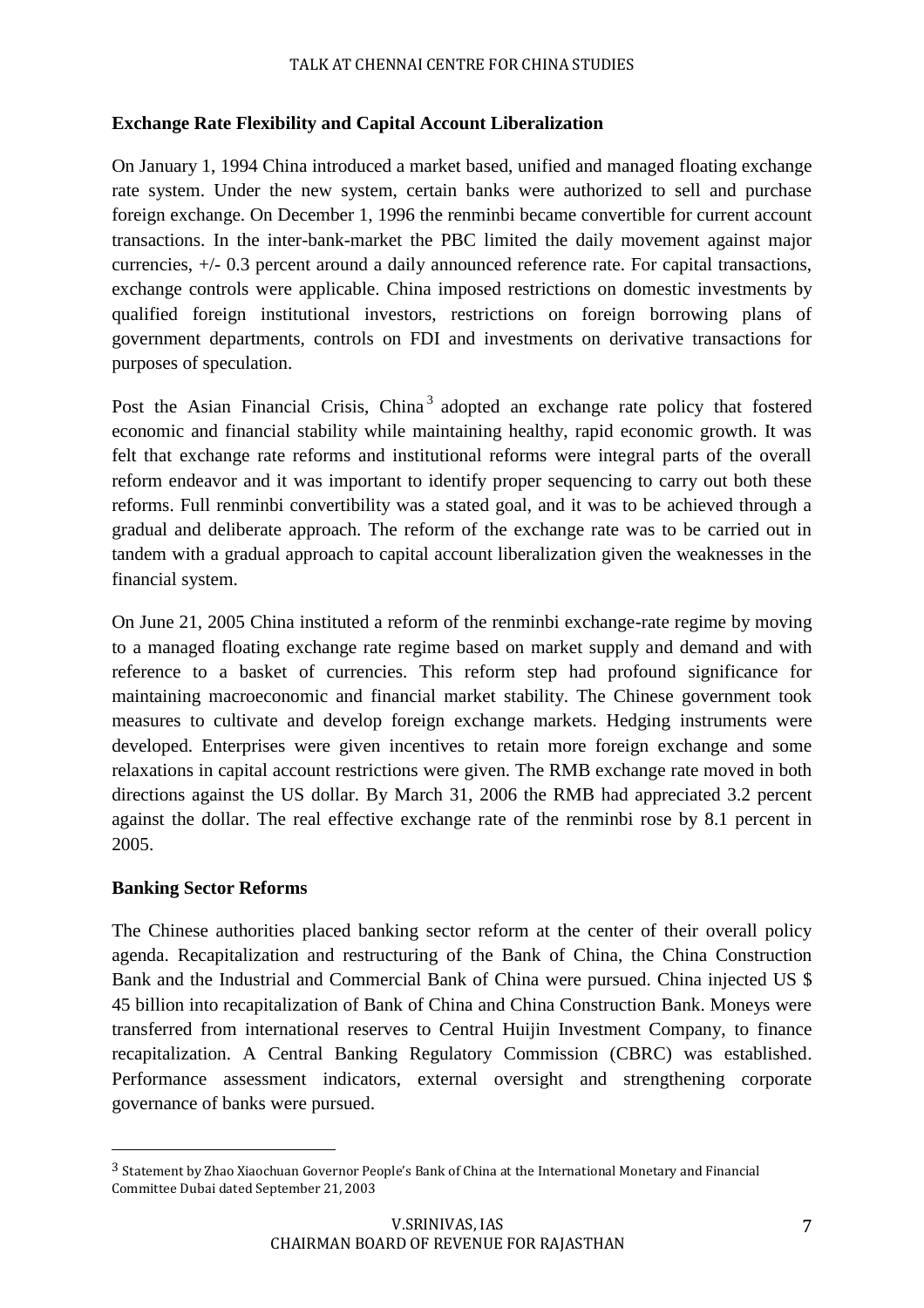The period 2003-10, China strengthened bank's balance sheets, internal control systems, governance and credit risk management in state banks. Chinese government provided financial support to restore capital adequacy and full provisioning for NPLs. Shortly thereafter, the operating profits of Bank of China and China Construction Bank improved. China allowed foreign ownership of Banks with Bank of America and HSBC procuring stakes in Industrial and Commercial Bank of China and the Bank of Communications respectively. The CBRC took steps to monitor large exposures and introduced a deposit insurance scheme.

China also focused on the activities of the Agricultural Bank of China (ABC) and the Regional Credit Cooperatives (RCC). Given the huge scale of operations and exposure to the agricultural sector, restructuring of the ABC and the RCCs was pursued.

By 2006, China was witnessing strong GDP growth of 10 ¼ percent, fixed investment was nearly 30 percent, trade surplus had surged to US \$ 135 billion, foreign exchange reserves reached US \$ 895 billion. It was expected that GDP growth would easily exceed 10 percent, rural incomes would continue to rise and consumer credit facilities expand. Inflation was below 2 percent. China was undertaking a range of reforms in the banking sector, fiscal sector reforms like adoption of VAT, higher social sector allocations for health, education and pensions while accelerating the development of capital markets.

## **Financial Sector Reforms**

 $\overline{\phantom{a}}$ 

The Financial Systems Stability Assessment (FSAP) of China's Financial sector was undertaken as part of the Article IV consultations by the IMF in 2011. The FSAP underscored the importance of careful sequencing of Financial Sector Reforms to be undertaken given the interconnections between the reform processes. The five major areas covered by the FSAP included exchange rate flexibility, monetary policy framework, improvements in regulation and supervision, financial market development, interest rate liberalization and capital account liberalization. There were serious concerns of a growing mountain of debt, shadow banking practices and massive stock market swings.

Then came the Global Financial Crisis of 2008-10, which changed the world's perception of China's economic miracle.

## **China's response to The Global Financial Crisis 2008-2010**

The Global Financial Crisis of 2008-2010 confronted China with the question of international currency that will secure global financial stability and facilitate world economic growth. China felt that issuing countries of reserve currencies were constantly confronted with the dilemma between achieving their domestic monetary policy goals without carrying their international responsibilities. Zhao Xiaochuan<sup>4</sup> pleaded for reform of the international monetary system that yielded win-win results for all stakeholders.

<sup>&</sup>lt;sup>4</sup> Zhao Xiaochuan: Reform of the International Monetary System dated 23/3/2009 [\(www.pbc.gov.cn](http://www.pbc.gov.cn/))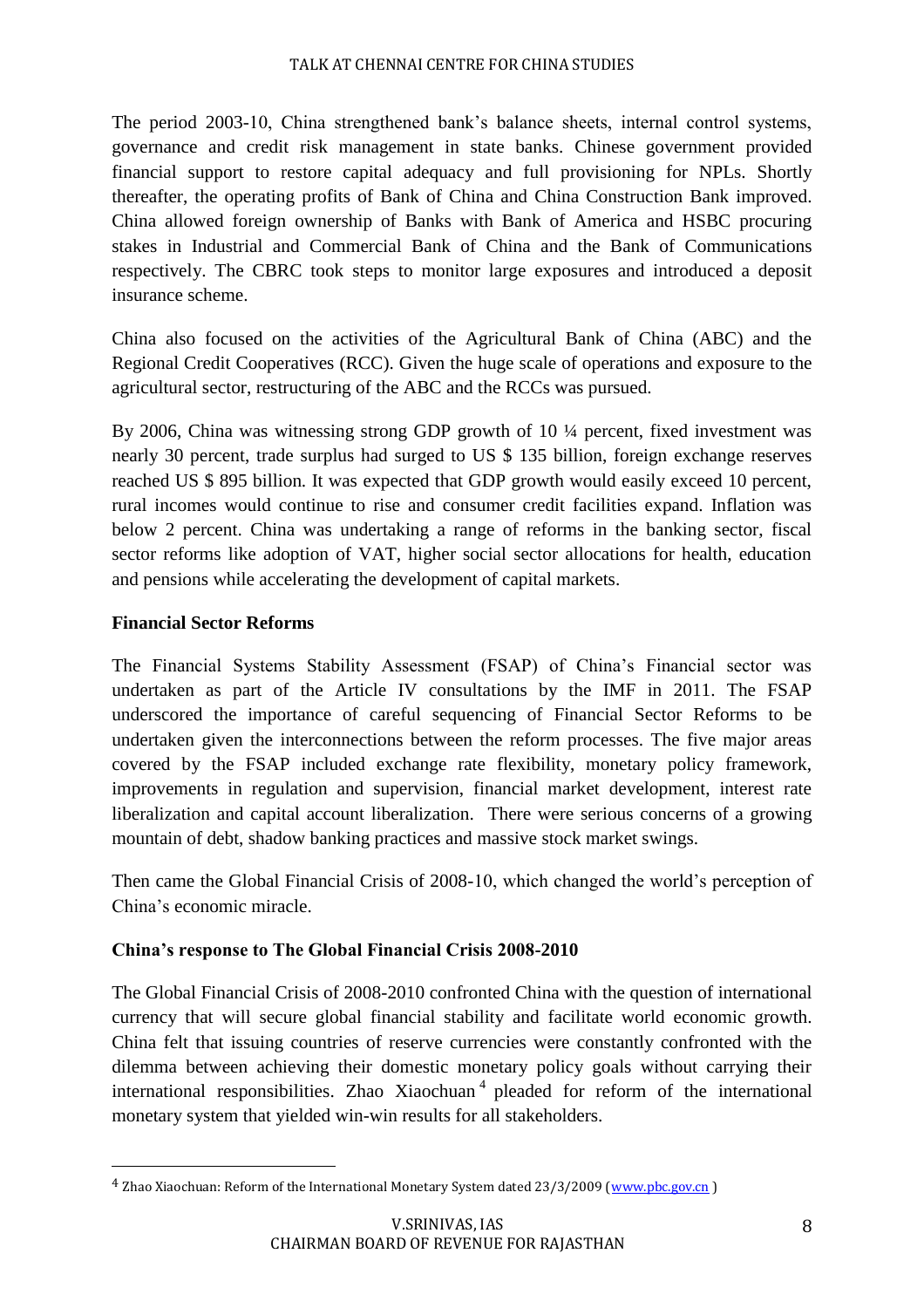"Special consideration should be given to giving the SDR a greater role. The SDR has features and potential to act as super-sovereign reserve currency. More over an increase in SDR allocation would help the Fund address its resources problem and the difficulties in the voice and representation reform. The scope of using the SDR should be broadened, so as to enable it to fully satisfy the member countries demand for a reserve currency."

Persisting with its call for reform and future mandate of the IMF, China pressed ahead for immediate quota and voice reform. At the  $12<sup>th</sup>$  Meeting of the IMFC at Istanbul, Dr. Yi Gang<sup>5</sup> said that

"The current financial crisis, which originated in developed countries, has resulted in substantial losses for countries of the world. The failure of major international financial institutions to issue timely early warnings highlights the consequences of its misfocused surveillance. Only through the acceleration of fundamental reforms will the major financial institutions be able to discharge the mandate assigned to it by member countries. The persistently misaligned quota shares and underrepresentation of emerging market and developing countries hamper Fund governance and evenhanded surveillance. It is critical that the Fund complete in a timely manner the reform objective announced by the G-20 leaders, namely a shift of atleast 5 percentage points of the quota shares in favor of emerging market and developing member countries. Building on quota reform, we support the broader reform of Fund governance. Emerging Market and Developing Countries should also have greater participation in management and staff."

In 2009 the world heard China's voice in a period of crisis as it represented the only country with a significant current account surplus and trade surplus and a double-digit growth.

China's response to the Global Financial Crisis 2008-2010 was quick, determined and effective. It comprised of 3 broad strands – a major fiscal stimulus, an extraordinary credit expansion and re-pegging the renminbi to the US dollar. There was an increase in spending on capital projects and a 31 percent increase in credit. Growth picked up in  $2<sup>nd</sup>$  quarter of 2009 and reached 9.1 percent, inflation remained modest, and reserve accumulation was rapid, reaching over US \$ 40 billion/ month. The balance of payments saw dramatic changes with a fall in export volumes and foreign direct investment. There was an export rebound and by July 2009 exports were above their pre-crisis level with particular strength in electronics and light manufacturing. China's fast paced recovery had significant positive trade spill-overs to the global economy. The economic recovery enabled further reform of the renminbi exchange rate regime. On July 19, 2010, the People's Bank of China announced a return to the managed float exchange rate regime.

## **2011 SPILLOVER REPORT**

 $\overline{\phantom{a}}$ 

<sup>&</sup>lt;sup>5</sup> Statement of Dr. Yi Gang, Deputy Governor of the People's Bank of China at the 12<sup>th</sup> Meeting of the IMFC Istanbul dated 6/10/2009 [\(www.pbc.gov.cn](http://www.pbc.gov.cn/) )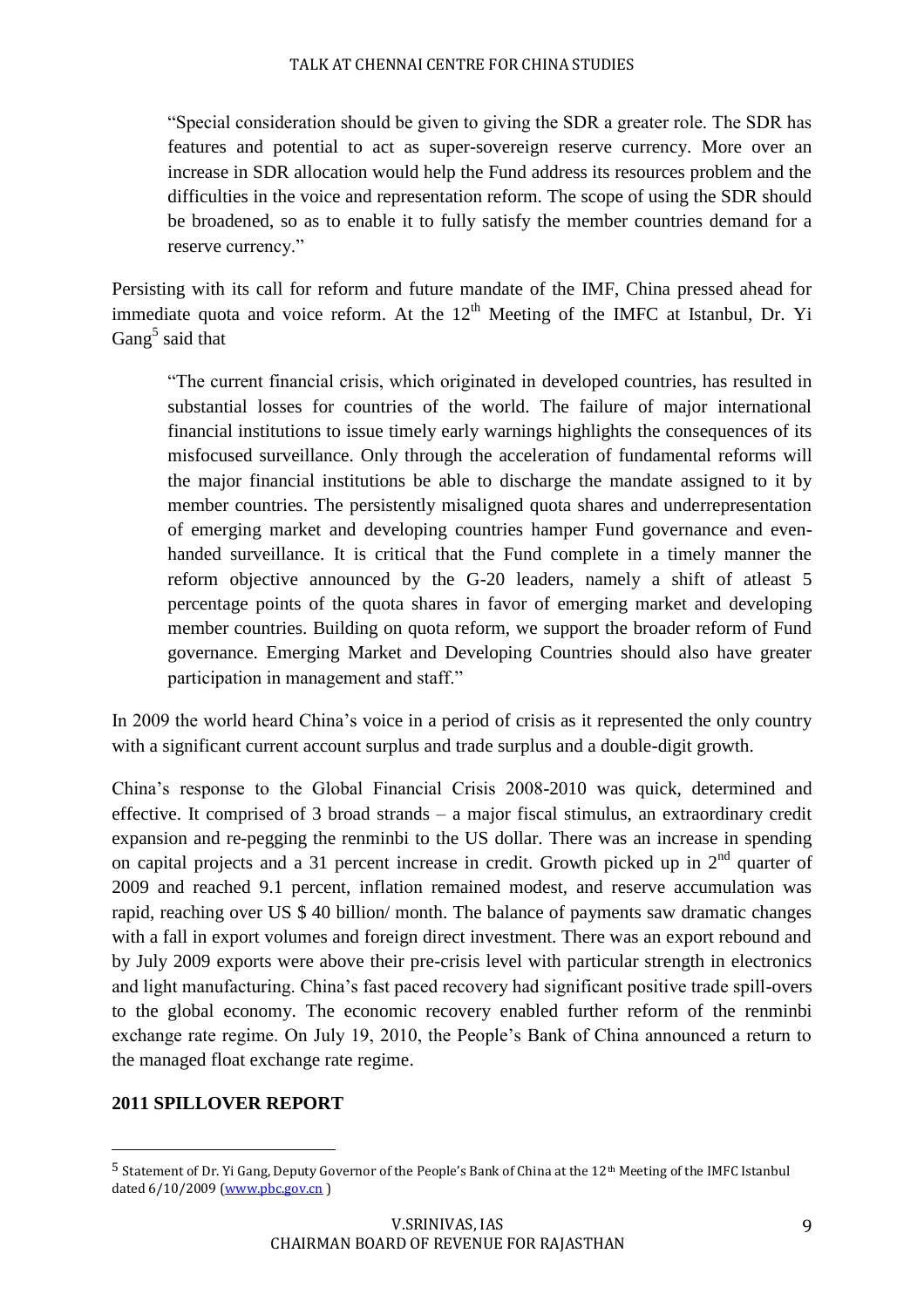In 2011, the IMF formulated a spillover report that highlighted the significance of China's influence on the world economy. The report said that as the world's most central trader, China's capacity to both transmit and originate real shocks was rising, clearly China had an important stake for the world in its stability. Its export oriented growth model was seen as a source of stresses and economic rebalancing was essential. Currency appreciation was important to the process of rebalancing. A failure to rebalance the growth model would imply unprecedented increases in export market share.

China launched a number of policies like "Going Global", "One Belt One Road", "RMB Internationalization" and "Made in China 2025" to provide impetus to capital flows.

China launched a number of policies like "Going Global", "One Belt One Road", "RMB Internationalization" and "Made in China 2025" to provide impetus to capital flows.

Going Global urges Chinese firms to take advantage of the booming world trade to invest in global markets. Going Global seeks to move the Chinese economy to an innovation-driven economy and has 2 high profile initiatives – Belt and Road and Capacity innovation.

The Belt and Road Initiative or the Silk Road Economic Belt and the 21<sup>st</sup> century Maritime Silk Road is a China centered regional connectivity network which is financed by AIIB upto USD 160 billion (one trillion yuan) comprises of 6 land corridors, the largest of which is the China-Pakistan Economic Corridor which costs USD 62 billion in infrastructure projects to modernize Pakistan's transportation network, energy infrastructure and economy. There is a maritime silk road to foster collaboration in South East Asia, North Africa, Oceania and through South China sea, South Pacific Ocean and the Indian ocean area.

The IMF recommended that China's transition to a sustainable consumption-based growth is desirable benefiting the global economy and reducing longer term risks, even if it entails a medium term slowdown. However, the IMF said that given its size, openness, high investment rate, high import content of its investment and exports, a slowdown in China is likely to have strong global spillovers. The negative spillovers will weigh on global growth but the effects will vary with the country's level and type of exposure to China. China's rebalancing away from investment has contributed to a slowing demand for and prices of commodities. Financial spillovers from China are on the rise through strong trade linkages and rapidly rising financial linkages.

# **Renminbi Internationalization**

From 2011, China facilitated a gradual increase in the international use of the renminbi. 28 bilateral currency swap agreements signed, developing offshore RMB markets were developed and RMB clearing banks in 14 countries and regions. There was a buildup in renminbi deposits in Hong Kong SAR and an increase in issuance of renminbi denominated "dim-sum bonds". There was also a relaxation of capital controls to allow the return of offshore renminbi to mainland China. The expansion of the international use of the RMB has occurred largely in the Hong Kong SAR which has an open capital account, highly regarded legal system and strong regulatory oversight provided by the Hong Kong Monetary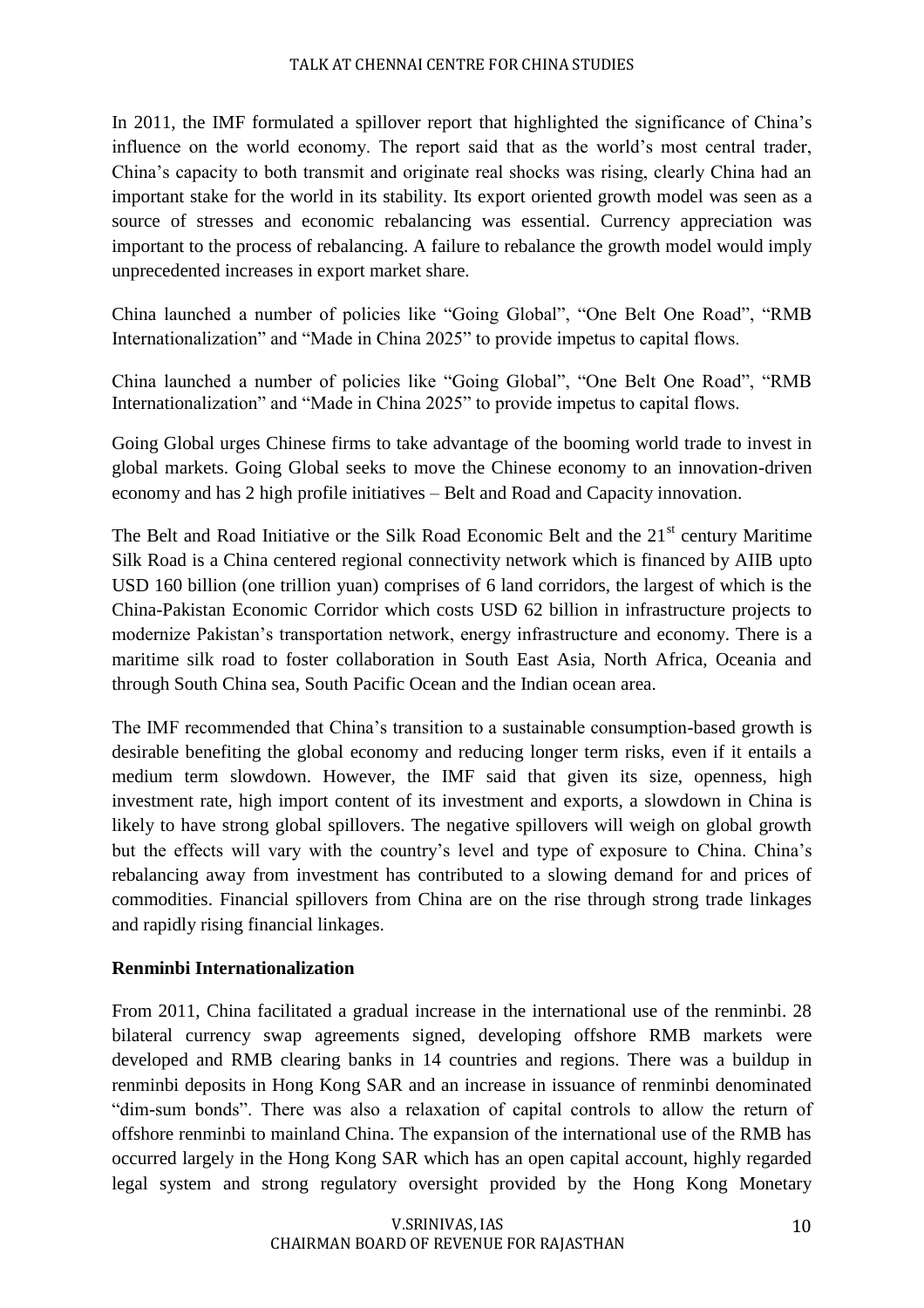Authority. The Bank of China acts as the clearing bank and a payment infrastructure has been created. Sales of renminbi financial products were also conducted in London as part of the plans to expand the offshore renminbi business to other financial centers.

At the  $3<sup>rd</sup>$  Plenum of the 18<sup>th</sup> CPC Central Committee<sup>6</sup> in 2013, it was announced that China would seek to "speed up the process toward capital account convertibility." China introduced partial or full convertibility on 35 out of 40 items on the IMF's classification of capital accounts. Zhao Xiaochuan says that China has adopted the concept of managed convertibility, while retaining capital account management in four items, which are widely adopted by most countries.

The RMB was officially included in the SDR currency basket on October 1, 2016. The Chinese authorities felt that it was a significant milestone in the process of RMB internationalization and an acknowledgment of the progress in China's economic development, reform and opening up. They also felt that it's a step that would help increase the stability of the SDR and improve the international monetary system. China published its foreign reserves, balance of international payments and international investment positions in US Dollar and SDR terms and issued SDR denominated bonds in China.

On December 22, 2017 the monetary authorities of Japan and China approved allowing Japanese Corporations to issue RMB based bonds – the Panda bonds in China. That said, Japan remained reluctant to join the RMB internationalization.

Despite China's efforts for RMB internationalization, the dollar will remain the preeminent global reserve currency. The structure of political and legal institutions and the limited financial market development make it difficult for the RMB to become a major reserve asset. Despite China's efforts, the RMB's use in international transactions fell by about 30 percent between 2015 and 2016.

## **Quota and Governance Reforms at the IMF**

 $\overline{\phantom{a}}$ 

On December 18, 2015, the United States Congress approved the 2010 Quota and Governance Reforms of the IMF. The Managing Director of IMF said:

"The United States Congress approval of these reforms is a welcome and crucial step forward that will strengthen the IMF in its role of supporting global financial stability. The reforms significantly increase the IMF's core resources, enabling us to respond to crisis more effectively and also improve IMF governance by better reflecting the increasing role of dynamic emerging and developing countries in the global economy."

Following the Quota and Governance Reforms, the Fund's quota resources increased to about SDR 477 billion from SDR 238.5 billion. More than 6 percent of quota shares shifted to

<sup>6</sup> Statement of Zhou Xiaochuan, Governor of the People's Bank of China at the 31st meeting of the IMFC Washington DC dated April 18, 2015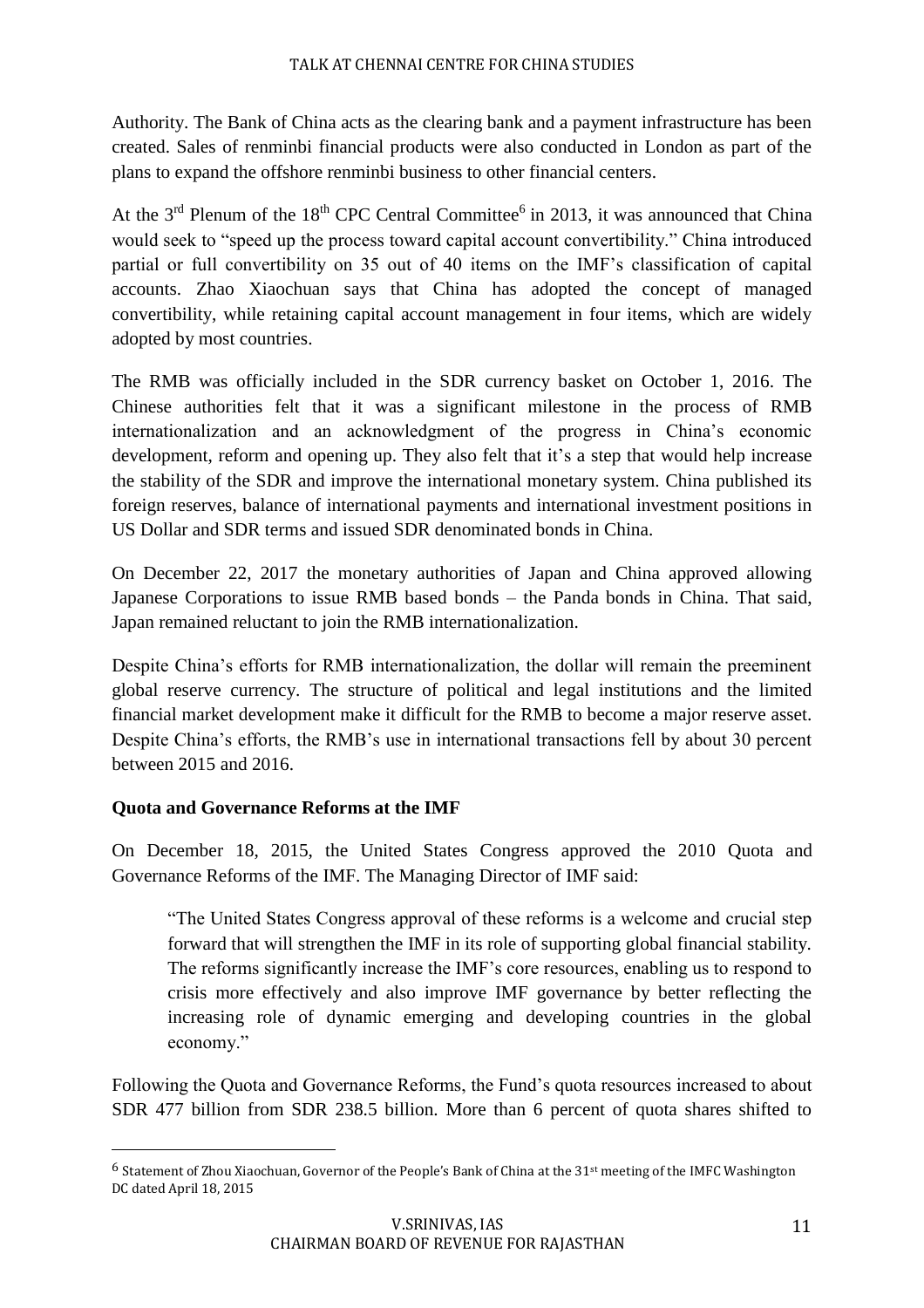dynamic emerging market and developing countries from over-represented member countries. China became the 3<sup>rd</sup> largest Member after United States and Japan. However the Chinese authorities continue to feel that the 2010 Quota and Governance reform has not significantly closed the gaps between calculated quota shares and their actual weight in the global economy. Hence China has called for continued reform momentum in completing the  $15<sup>th</sup>$  general review of quotas within the agreed time.

### **China's Influence in the IMF**

China wields considerable policy influence in the IMF post the IMF quota and governance reforms implemented in 2015. China's influence on the IMF Executive Board has grown significantly and no important decision on the Executive Board can be taken without an indication of China's consent. China issues gray statements on almost all topics coming before the Executive Board. It has a presence in the IMF management. Zhu Min was appointed as Special Advisor to the Managing Director from May 3 2010 to July 25, 2011 and then was appointed as the  $4<sup>th</sup>$  Deputy Managing Director.

Tao Zhang was appointed as the 4<sup>th</sup> Deputy Managing Director of the International Monetary Fund on August 22, 2016 having served as Executive Director on the IMF from 2011 to 2015. Tao Zhang represents the elite Chinese bureaucracy well versed with the Fund's program design, review and execution. As Deputy Managing Director Tao Zhang has the institutional support, the stature and credibility to influence IMF decisions.

Tao Zhang's positions as Acting Chair and Deputy Managing Director have been highly supportive of Low Income Countries. In a Conference in Port of Spain he assured the Caribbean Prime Ministers of the IMF's deep commitment to helping Caribbean countries in navigating the challenges of low oil prices. Further he has supported the international community and the IMF to provide assistance and encouraged IMF staff to refine their recommendations to make policy more effective in addressing LIC's development needs.

Tao Zhang identified several African countries namely Chad, Mozambique, Republic of Congo, Ghana and Mauritania as countries with elevated debt distress and advised them to undertake fiscal adjustment programs to deliver stronger economic performance. He has assured IMF support for advising low income countries on how best to balance borrowing to finance development and manage debt related risks, roll out the revised low income debt sustainability framework and strengthen technical assistance in critical areas such as public debt reporting and management. As Acting Chair and Deputy Managing Director Tao Zhang has pressed for timely completion of reviews and disbursements.

#### **China's Presence in International Institutions**

China's influence in international institutions is at an all-time high. It has strategically positioned itself to set-up new international institutions where it wields considerable influence. China has a voting share of 6.09 percent in the International Monetary Fund and 5.5 percent in the Asian Development Bank. It is the  $3<sup>rd</sup>$  largest member in both institutions. Further China is a member of the African Development Bank, the Caribbean Development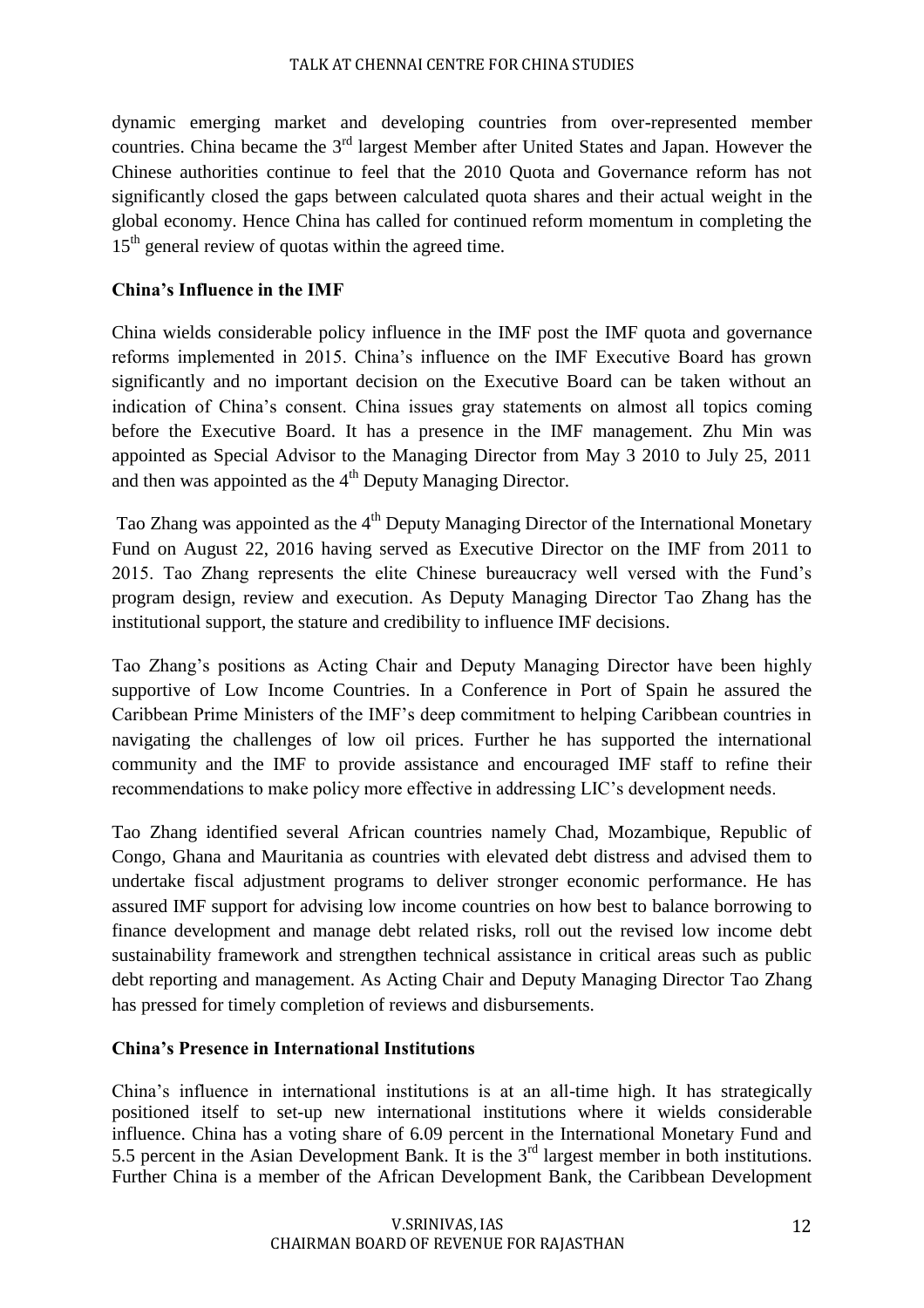Bank, the Inter-American Development Bank and the European Bank for Reconstruction and Development.

China has also tried to create alternate international institutions – the Asian Infrastructure Investment Bank (AIIB) was established in Beijing in 2014 with 21 member countries of Asia under the Presidency of Jin Liquin. By April 2015, the membership of AIIB has increased to 61 member countries. By April 2015, the membership of AIIB has increased to 61 member countries. The AIIB has just concluded its 2018 Annual Meetings at Mumbai with the theme "Mobilizing Finance for Infrastructure Innovation and Collaboration." The AIIB is financing a USD 329 million loan for improvement of rural roads of 1060 villages in Gujarat. Further the AIIB is financing a USD 150 million investment in a fund to make private equity investments in India's infrastructure sector with Morgan Stanley as Fund Manager and another USD 100 million in India's new National Infrastructure and Investment Fund. The AIIB has financed its first project outside Asia – a USD 210 million project in Egypt for a solar power park.

China also established the BRICS New Development Bank in July 2015 and established a contingent reserve arrangement to address short-term balance of payments crisis. China successfully hosted the 2016 Hangzhou Summit of the G20 leaders. The Hangzhou consensus of the Leaders of G20 was based on a vision to strengthen the G20's growth agenda forging synergy in fiscal, monetary and structural policies; promoting global trade through greater openness and inclusive growth.

# **Financial Geopolitics**

# **(a) Trade Wars**

 $\overline{\phantom{a}}$ 

The Foreign Affairs<sup>7</sup> says that the "increasingly prominent view in China that the United States (along with the West more broadly) is in inexorable and rapid decline". The Chinese think tanks and media constantly debate whether the United States is a declining power, and no consensus has emerged. The world continues to see China as a developing country still trying to catch up with the United States not only economically but also in terms of higher education and technological know-how. The power gap between the two countries is still significant.

The United States seeks to address its trade imbalance with China, which currently stands at US \$ 372.5 billion.

The United States seeks to address its trade imbalance with China, which currently stands at US \$ 372.5 billion. On April 4, 2018, the United States<sup>8</sup> published a list of US \$ 50 billion worth products from China that would be

<sup>7</sup> Foreign Affairs., "Did America get China Wrong? – The Engagement Debate" by Wang Ji, Stapleton Roy, Aaron Friedberg, Thomas Christensen and Patricia Kim, Joseph S. Nye Jr, Eric Li, Kurt M.Campbell and Ely Ratner., March/April 2018 [www.foreignaffairs.com](http://www.foreignaffairs.com/)

<sup>8</sup> Foreign Affairs., "Trump's Trade War Escalates" by Allison Carnegie June 25, 2018 [www.foreignaffairs.com](http://www.foreignaffairs.com/)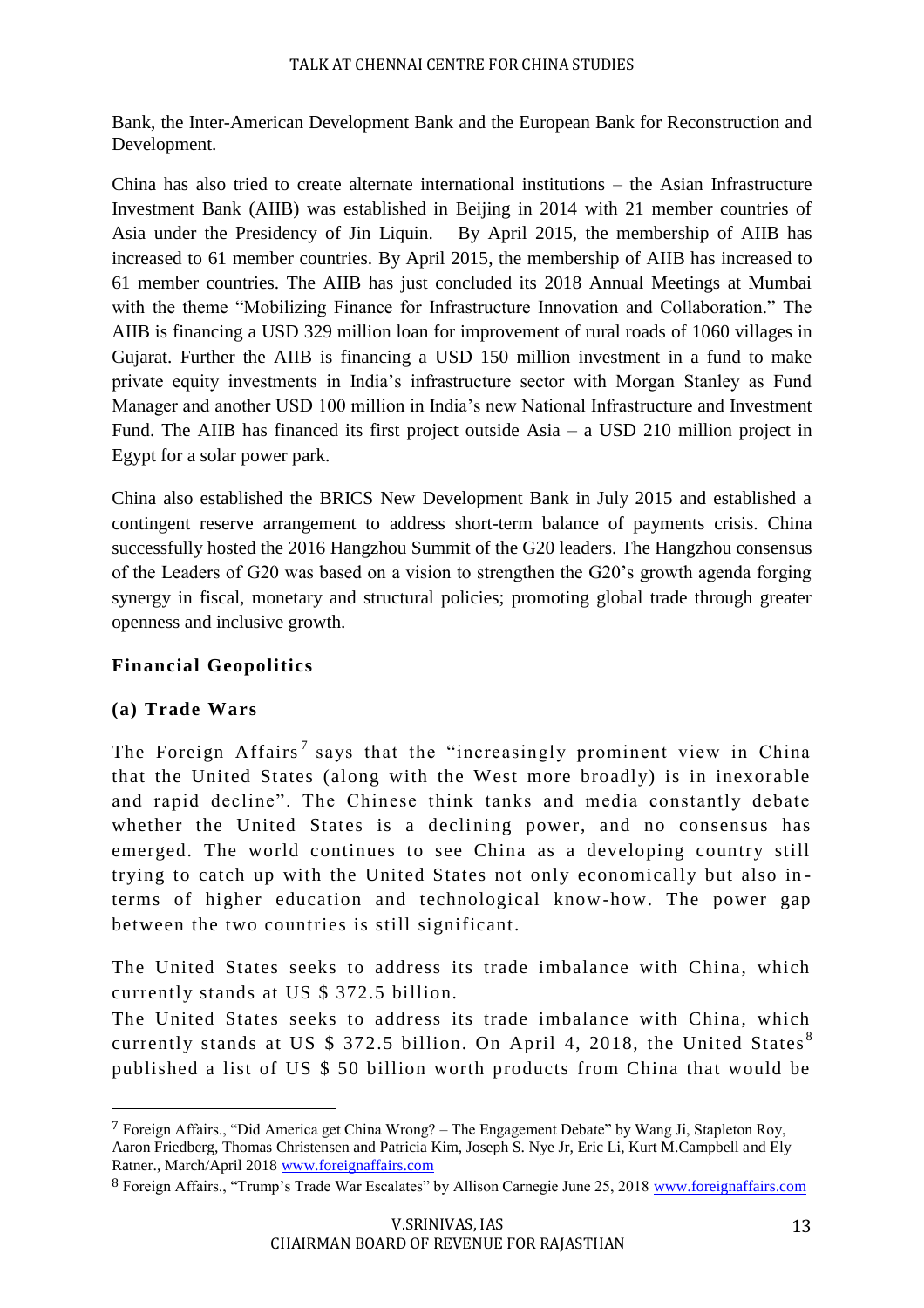hit with 25 percent tariffs. On April 5, 2018 China announced a US \$ 50 billion list of US goods for possible tariff hikes in a spiraling technology dispute with Washington DC. Further the United States threatened to place tariffs of 10 percent on US \$ 200 billion of Chinese goods following the retaliatory action by China. Trade hostilities between the United Stated and China continue to escalate The United States says China is violating its free trade commitments by pressurizing foreign companies to hand over technology to potential Chinese competitors in exchange for market access.

History shows that trade threats did not work in the past. In 1990, the United States threatened China with raising tariffs, deterred trade and investment if China did not improve its human rights policies. China now represents 15 percent of the global exports and the United States reliance on China has grown considerably. Further, China is in a position to retaliate. There is a fear that the United States may not be able to impose sanctions consistent with the WTO regime and may end up eroding the system of trade that was built after decades of consensus building.

# **(b) Currency Wars <sup>9</sup>**

A decade of exceptional monetary expansionary policies after the Global Financial Crisis 2007 has taken its toll on the legitimacy of the current global monetary order led by the United States. The US led global financial institutions of IMF and World Bank are increasingly dependent on the financial contributions from China and Emerging Market Economies.

With the Euro in decline following the crisis in several euro area countries - Greece, Portugal and Ireland, and Brexit, the institutions for stabilizing the euro zone economy remain elusive. Although the narrative emerging from the European Central Bank has been that from 2017 the economic recovery has been robust and returning to normal, there are serious doubts if Germany alone with its large current ac count surplus can continue to play the role of a regional hegemon in Europe pulling Europe's economic upturn. The Italian and French economies have not yet returned to economic growth of pre -2007 crisis levels and there are concerns regarding the sustainab ility of European banking systems.

## **Conclusion**

 $\overline{\phantom{a}}$ 

China's unprecedented financial clout is visible in the International Monetary System. The journey traversed is remarkable and the RMB's inclusion in the SDR basket of currencies is

<sup>9</sup> James Rickards., "Currency Wars: The Making of the Next Global Crisis"., Penguin Publishers 2011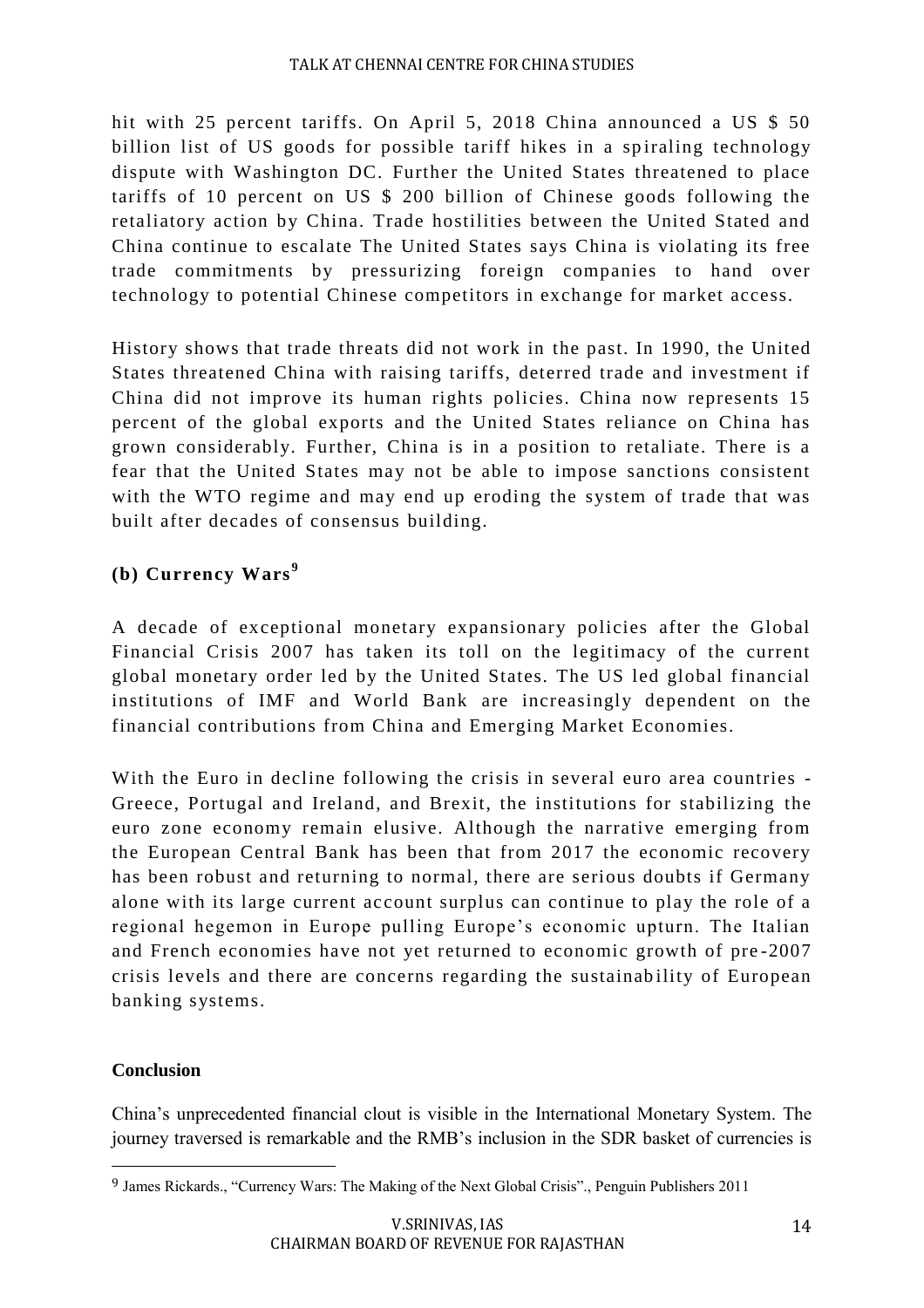representative of China's rise in the international monetary system. From merely supporting the IMF's various policy measures, China's positions have become far more strident following the IMF's Quota and Governance Reform. In 2017, it has called on the IMF to continue its quota and governance reforms to ensure that the IMF is strong, quota based and well resourced. It has further said that the IMF should continue improving its surveillance capacity. China has said that the IMF should enhance its research and put forward suggestions on key and common challenges faced by member countries and provide early warning signals. Further China has said that the IMF should press ahead with international monetary system reforms to address the deficiencies in the international monetary system. There remains a huge domestic economic policy agenda, which China needs to address, and the implications of its policy decisions will have a lot of impact on the global economy.

#### **References**

- 1. Eswar S. Prasad., "Gaining Currency: The Rise of the Renminbi" Oxford University Press, 2017
- 2. Blyth Mark and Maxfield Sylvia., "A New Financial Geopolitics? The US Led Monetary Order in a Time of Turbulence, Foreign Affairs, January 2018
- 3. Lam Raphael, Rodlauer Markus, Schipke Alfred., "Modernizing China" International Monetary Fund 2017
- 4. Miller Ken., "Coping with China's Financial Power: Beijing's Financial Foreign Policy"., Foreign Affairs, Volume 89 Number 4 July/ August 2010 pp 96-109
- 5. Posen Adam S., "The Post American World Economy: Globalization in he Trump Era" Foreign Affairs, Volume 97 Number 2 March/ April 2018 pp 28-38
- 6. Conable, Barber B. Jr, Lampton David M., "China: The Coming Power" Foreign Affairs Volume 71 Number 5 Winter 1992/93 pp 133-149
- 7. Lardy Nicholas R., "China and the Asian Contagion" Foreign Affairs Volume 77 Number 4 July/ August 1998 pp 78-88
- 8. Eichengreen Barry., "The Dollar Dilemma: The World's Top Currency Faces Competition" Foreign Affairs Volume 88 Number 5 September/ October 2009 pp 53-68
- 9. Economy Elizabeth C.., "The Game Changer: Coping with China's Foreign Policy Revolution" Foreign Affairs Volume 89 Number 6 November/ December 2010 pp 142- 150
- 10. Zhou Xiaochuan., Governor People's Bank of China, Statement at the International Monetary and Financial Committee Dubai September 21, 2003 [www.imf.org](http://www.imf.org/)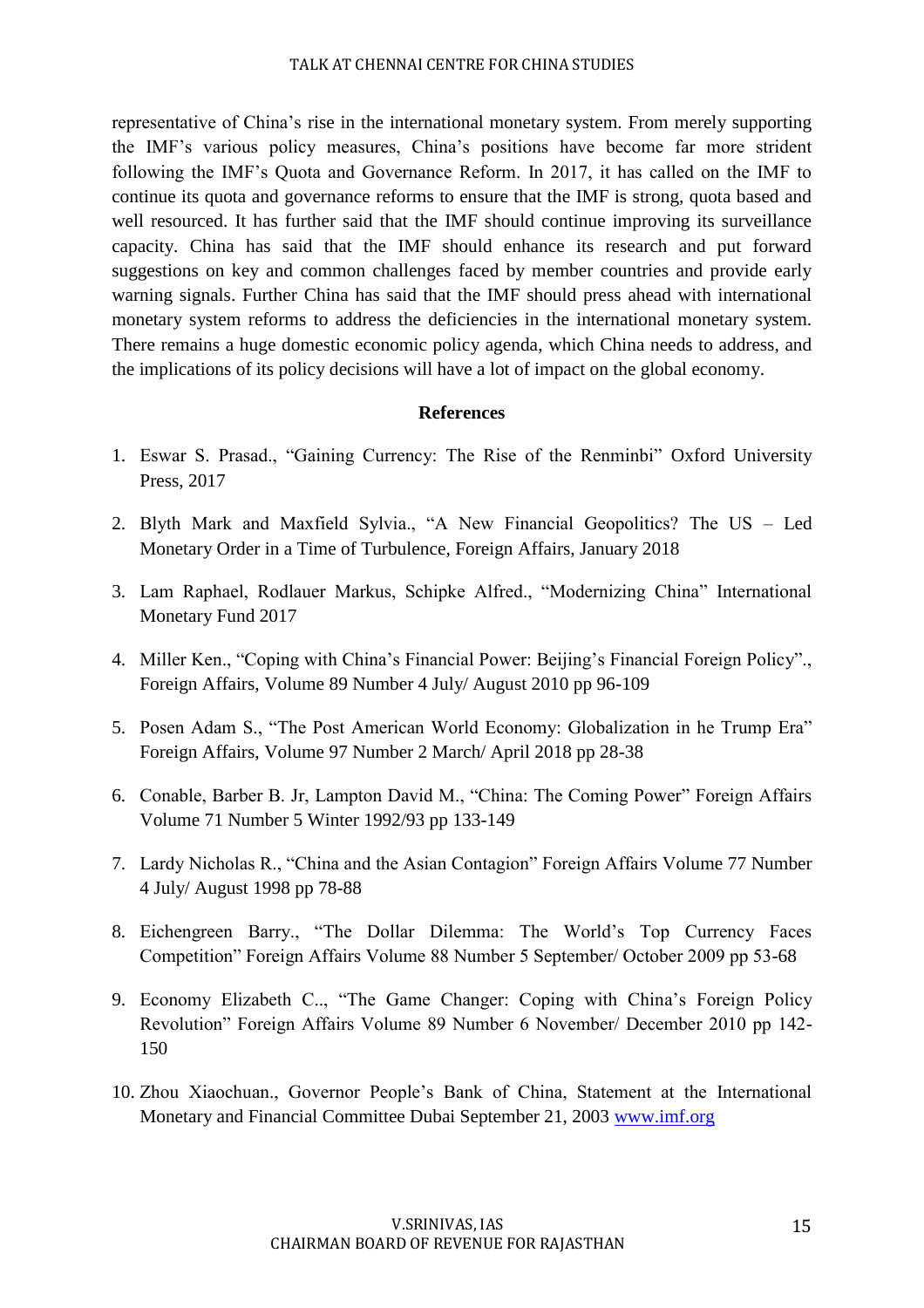- 11. Zhou Xiaochuan., Governor People's Bank of China, Statement at the Ninth Meeting of International Monetary and Financial Committee Washington DC April 24, 2004 [www.imf.org](http://www.imf.org/)
- 12. Zhou Xiaochuan., Governor People's Bank of China, Statement at the 2004 Annual Meetings of IMF and World Bank, October 3, 2004 [www.imf.org](http://www.imf.org/)
- 13. Zhou Xiaochuan., Governor People's Bank of China, Statement at the 12<sup>th</sup> Meeting of International Monetary and Financial Committee Washington DC September 24, 2005 [www.imf.org](http://www.imf.org/)
- 14. Zhou Xiaochuan., Governor People's Bank of China, Statement at the  $13<sup>th</sup>$  Meeting of International Monetary and Financial Committee Washington DC April 22, 2006 [www.imf.org](http://www.imf.org/)
- 15. Zhou Xiaochuan., Governor People's Bank of China, Statement at the 14<sup>th</sup> Meeting of International Monetary and Financial Committee Singapore September 17, 2006 [www.imf.org](http://www.imf.org/)
- 16. Zhou Xiaochuan., Governor People's Bank of China, Statement at the  $17<sup>th</sup>$  Meeting of International Monetary and Financial Committee Washington DC April 12, 2008 [www.imf.org](http://www.imf.org/)
- 17. Zhou Xiaochuan., Governor People's Bank of China, Statement at the 21<sup>sr</sup> Meeting of International Monetary and Financial Committee Washington DC April 24, 2010 [www.imf.org](http://www.imf.org/)
- 18. Zhou Xiaochuan., Governor People's Bank of China, Statement at the 22<sup>sr</sup> Meeting of International Monetary and Financial Committee Washington DC October 9, 2010 [www.imf.org](http://www.imf.org/)
- 19. Zhou Xiaochuan., Governor People's Bank of China, Statement at the  $27<sup>th</sup>$  Meeting of International Monetary and Financial Committee Washington DC April 20, 2013 [www.imf.org](http://www.imf.org/)
- 20. Zhou Xiaochuan., Governor People's Bank of China, Statement at the  $30<sup>th</sup>$  Meeting of International Monetary and Financial Committee Washington DC October 11, 2014 [www.imf.org](http://www.imf.org/)
- 21. Zhou Xiaochuan., Governor People's Bank of China, Statement at the  $31<sup>st</sup>$  Meeting of International Monetary and Financial Committee Washington DC April 18, 2015 [www.imf.org](http://www.imf.org/)
- 22. Zhou Xiaochuan., Governor People's Bank of China, Statement at the  $33<sup>rd</sup>$  Meeting of International Monetary and Financial Committee Washington DC April 16, 2016 [www.imf.org](http://www.imf.org/)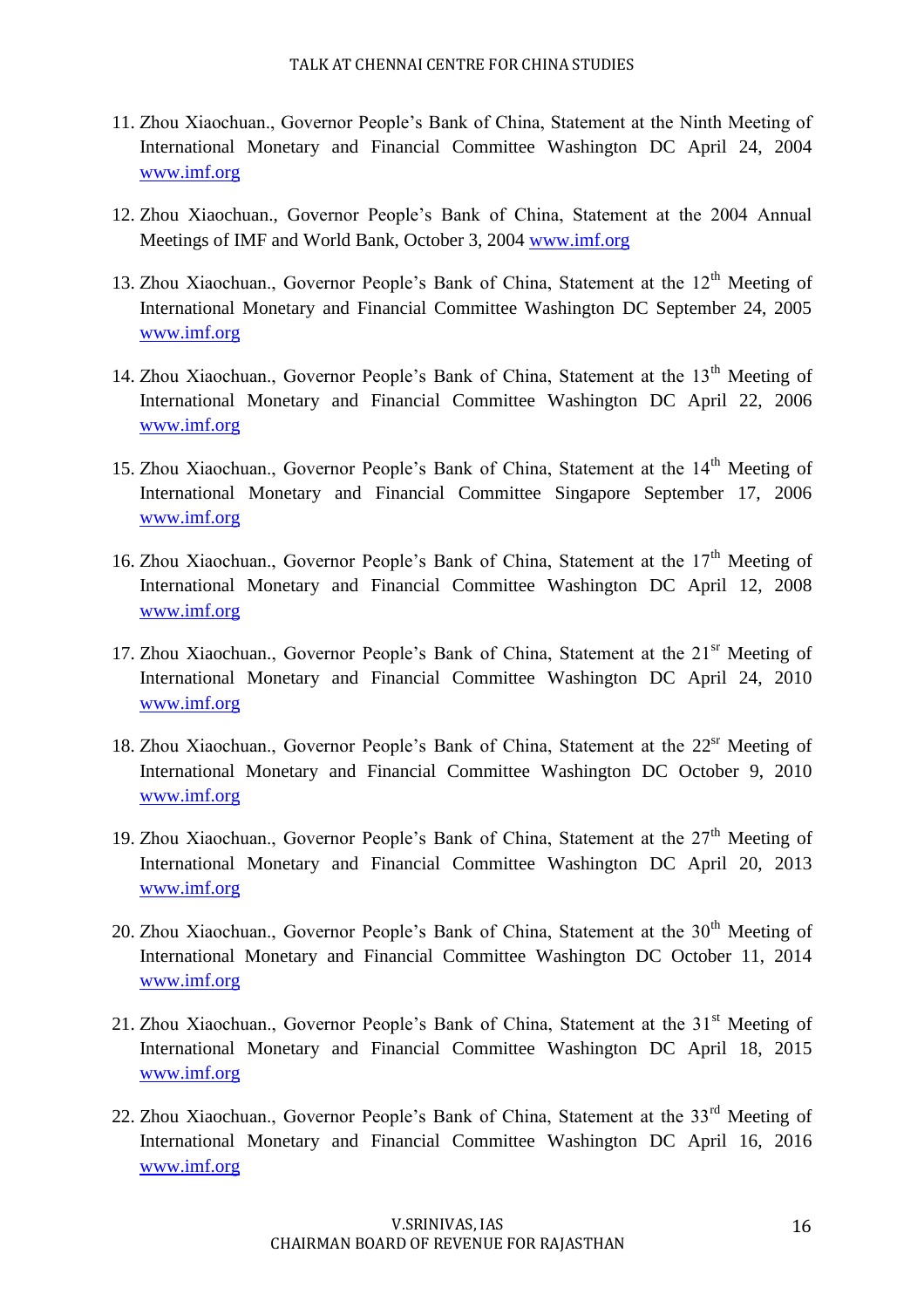- 23. Zhou Xiaochuan., Governor People's Bank of China, Statement at the 34<sup>th</sup> Meeting of International Monetary and Financial Committee Washington DC October 8, 2016 [www.imf.org](http://www.imf.org/)
- 24. Zhou Xiaochuan., Governor People's Bank of China, Statement at the 34<sup>th</sup> Meeting of International Monetary and Financial Committee Washington DC April 22, 2017 [www.imf.org](http://www.imf.org/)
- 25. Zhou Xiaochuan., Governor People's Bank of China, Statement at the 35<sup>th</sup> Meeting of International Monetary and Financial Committee Washington DC April 22, 2017 [www.imf.org](http://www.imf.org/)
- 26. Zhou Xiaochuan., Governor People's Bank of China, Statement at the 36<sup>th</sup> Meeting of International Monetary and Financial Committee Washington DC October 14, 2017 [www.imf.org](http://www.imf.org/)
- 27. Wei Liang., "China: Globalization and the Emergence of a New Status Quo Power?" Asian Perspective Vol 31 No 4 Special Issue on "The BRICSs Countries in the Global System" (2007) pp 125-149 [www.jstor.org](http://www.jstor.org/)
- 28. Ciorciari John D., "China's Structural Power Deficit and Influence Gap in the Monetary Policy Arena", Asian Survey Vol 54, No 5 (September/ October 2014) pp 869-893 [www.jstor.org](http://www.jstor.org/)
- 29. People's Republic of China: 2004 Article IV Consultation Staff Report; Staff Statement; and Public Information Notice on Executive Board Discussion November 2004 IMF Country Report 04/351 [www.imf.org](http://www.imf.org/)
- 30. People's Republic of China: 2005 Article IV Consultation Staff Report; Staff Statement; and Public Information Notice on Executive Board Discussion November 2005 IMF Country Report 05/411 [www.imf.org](http://www.imf.org/)
- 31. People's Republic of China: 2006 Article IV Consultation Staff Report; Staff Statement; and Public Information Notice on Executive Board Discussion October 2006 IMF Country Report 06/394 [www.imf.org](http://www.imf.org/)
- 32. People's Republic of China: 2006 Article IV Consultation Staff Report; Staff Statement; and Public Information Notice on Executive Board Discussion October 2006 IMF Country Report 06/394 [www.imf.org](http://www.imf.org/)
- 33. People's Republic of China: 2010 Article IV Consultation Staff Report; Staff Statement; and Public Information Notice on Executive Board Discussion July 2010 IMF Country Report 10/238 [www.imf.org](http://www.imf.org/)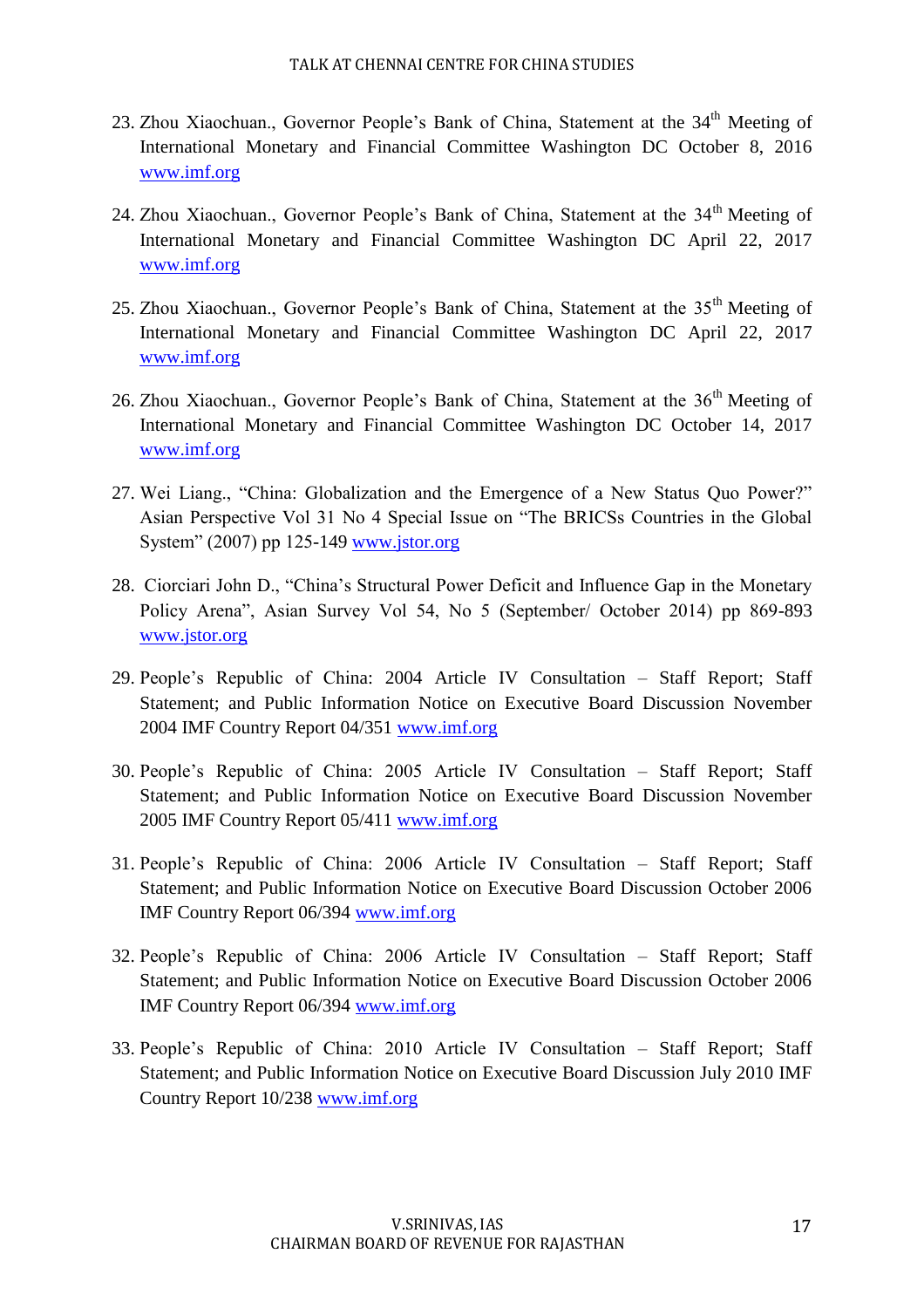- 34. People's Republic of China: 2012 Article IV Consultation Staff Report; Staff Statement; and Public Information Notice on Executive Board Discussion July 2012 IMF Country Report 12/195 [www.imf.org](http://www.imf.org/)
- 35. People's Republic of China: 2014 Article IV Consultation Staff Report; Staff Statement; and Public Information Notice on Executive Board Discussion July 2014 IMF Country Report 14/235 [www.imf.org](http://www.imf.org/)
- 36. People's Republic of China: 2015 Article IV Consultation Staff Report; Staff Statement; and Public Information Notice on Executive Board Discussion August 2015 IMF Country Report 15/234 [www.imf.org](http://www.imf.org/)
- 37. People's Republic of China: 2016 Article IV Consultation Staff Report; Staff Statement; and Public Information Notice on Executive Board Discussion August 2016 IMF Country Report 16/270 [www.imf.org](http://www.imf.org/)
- 38. People's Republic of China: 2017 Article IV Consultation Staff Report; Staff Statement; and Public Information Notice on Executive Board Discussion August 2017 IMF Country Report 17/247 [www.imf.org](http://www.imf.org/)
- 39. Hangzhou Action Plan, 4-5 September 2016, Hangzhou China [www.g20.org](http://www.g20.org/)
- 40. Zhao Xiaochuan: Reform of the International Monetary System dated 23/3/2009 [www.pbc.gov.cn](http://www.pbc.gov.cn/)
- 41. Statement of Dr. Yi Gang, Deputy Governor of the People's Bank of China at the  $12<sup>th</sup>$ Meeting of the IMFC Istanbul dated 6/10/2009 [www.pbc.gov.cn](http://www.pbc.gov.cn/)
- 42. Statement by Mr. Dai Xianglong Governor of the People's Bank of China at the 1998 Annual Meeting of the International Monetary Fund and World Bank, Washington DC, October 6, 1998 [www.imf.org](http://www.imf.org/)
- 43. Dai Xianglong., Statement at the Fifty-Third Meeting of the Interim Committee of the Board of Governors of the International Monetary System, September 26, 1999 Washington DC [www.imf.org](http://www.imf.org/)
- 44. The People's Republic of China Selected Issues IMF Country Report No 17/248 August 2017 [www.imf.org](http://www.imf.org/)
- 45. The People's Republic of China Selected Issues IMF Country Report No 16/271 August 2016 [www.imf.org](http://www.imf.org/)
- 46. The People's Republic of China Spillover Report 2011 Article IV Consultation June 27, 2011 [www.imf.org](http://www.imf.org/)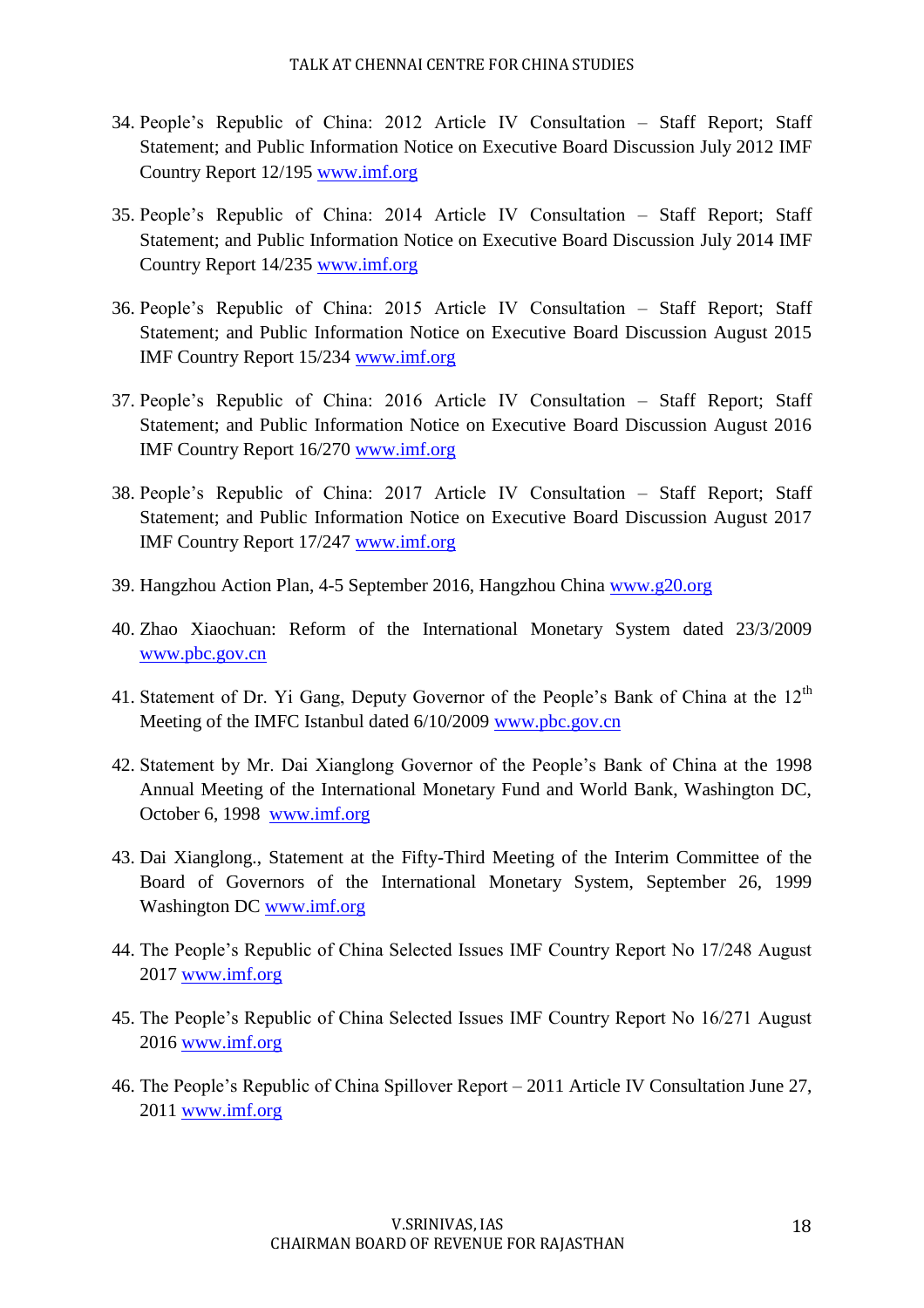- 47. Foreign Affairs., "Did America get China Wrong? The Engagement Debate" by Wang Ji, Stapleton Roy, Aaron Friedberg, Thomas Christensen and Patricia Kim, Joseph S. Nye Jr, Eric Li, Kurt M.Campbell and Ely Ratner., March/April 2018 [www.foreignaffairs.com](http://www.foreignaffairs.com/)
- 48. Foreign Affairs., "Trump's Trade War Escalates" by Allison Carnegie June 25, 2018 [www.foreignaffairs.com](http://www.foreignaffairs.com/)
- 49. James Rickards., "Currency Wars: The Making of the Next Global Crisis"., Penguin Publishers 2011